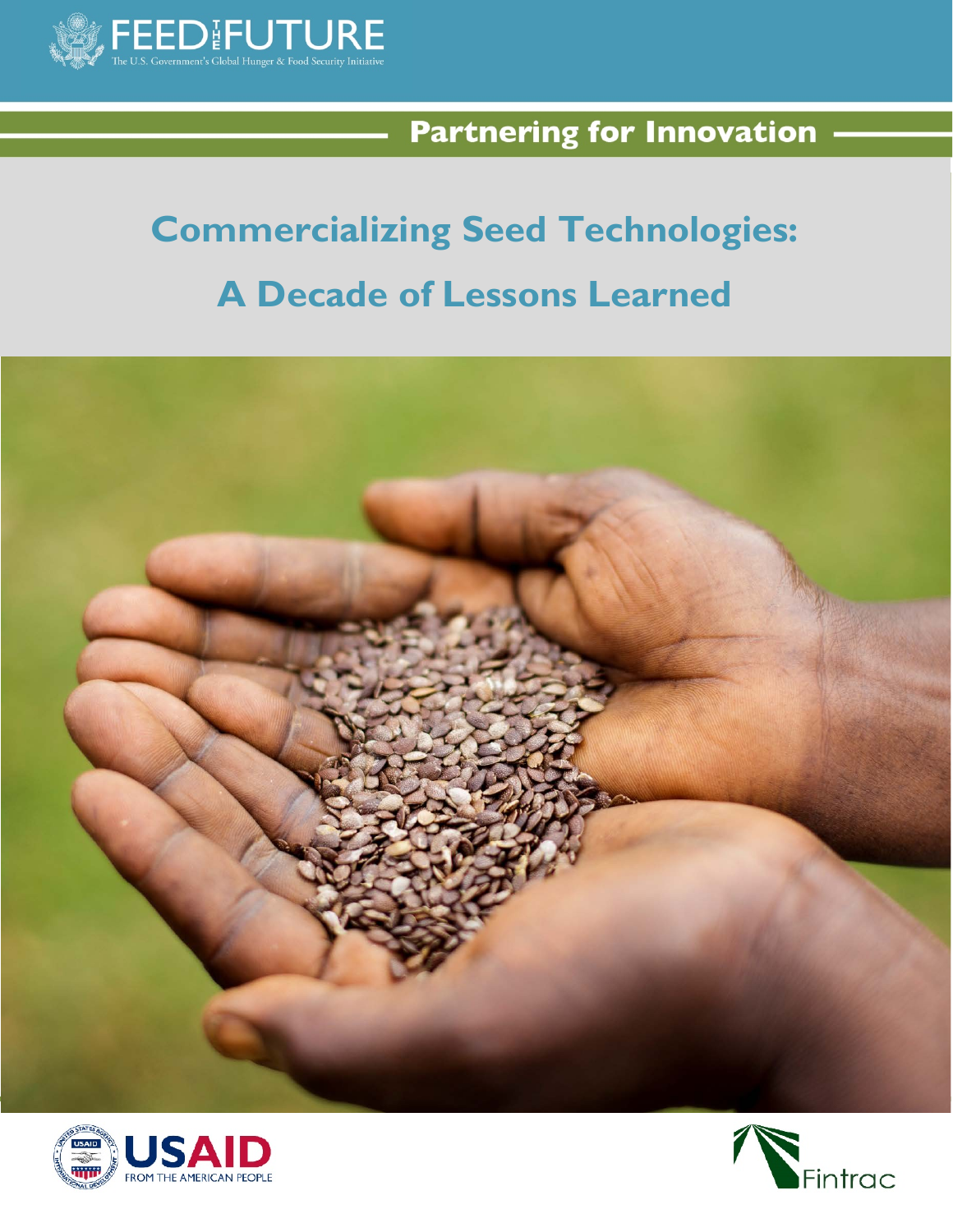December 2021

This publication was produced for review by the United States Agency for International Development (USAID). It was prepared by Kate Granger with The Development Practice for Feed the Future Partnering for Innovation, a USAID-funded program managed by Fintrac Inc.

Cover Photo: Fintrac Inc.

# **About Feed the Future Partnering for Innovation**

Feed the Future Partnering for Innovation is a USAID-funded program that builds partnerships with agribusinesses to help them sell new products and services to smallholder farmers, who represent a potential market of more than 500 million customers worldwide. Businesses are provided with the investment assistance, expert guidance, and technical support they need to expand in emerging markets and create a growing and lasting customer base for their agricultural innovations.

www.PartneringforInnovation.org

# **DISCLAIMER**

This publication was made possible with the support of the American people through the United States Agency for International Development, under the terms of Cooperative Agreement No. OAA-A-12-0051, and managed by Fintrac Inc. The opinions expressed herein are those of the authors and do not necessarily reflect the view of the United States government.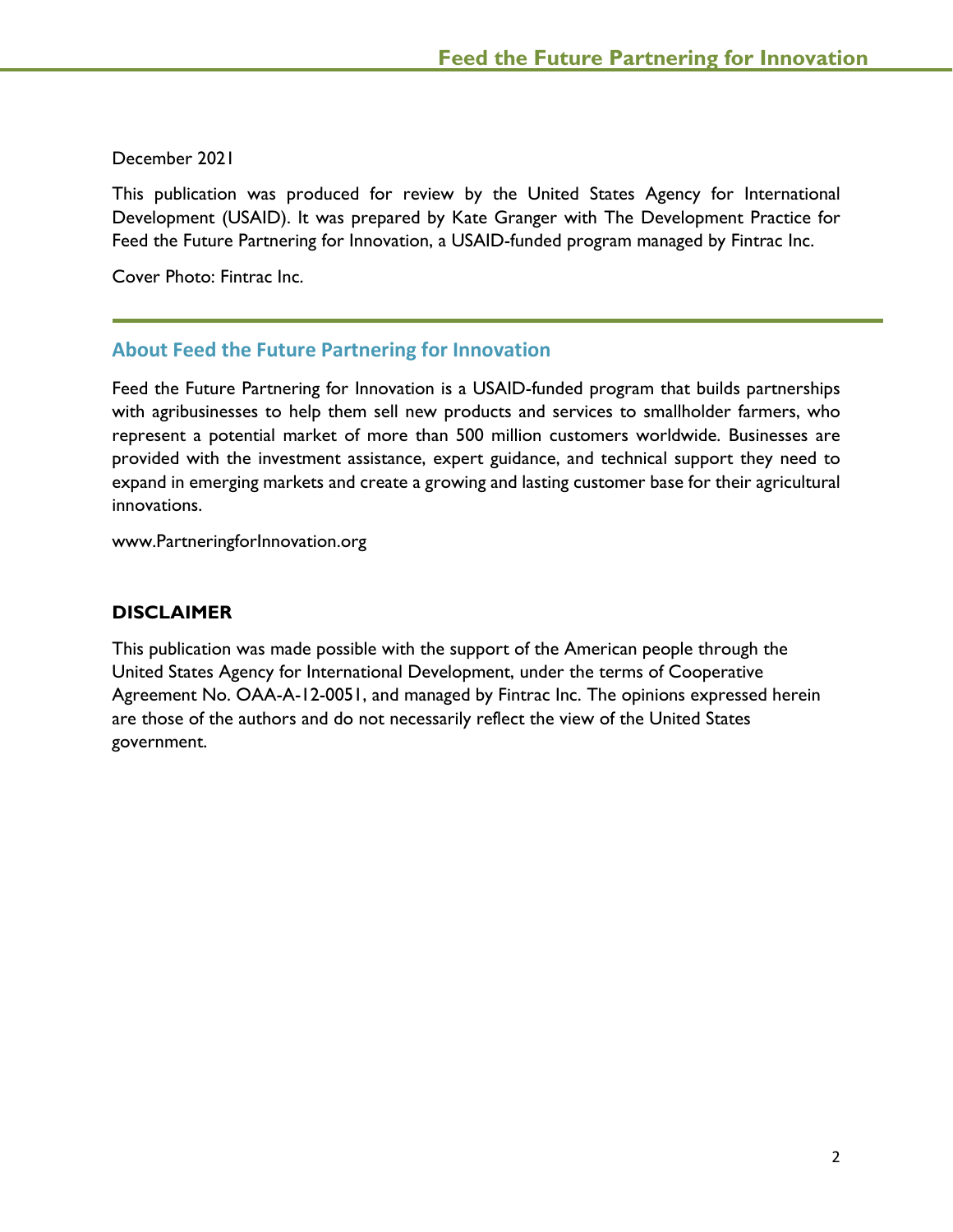# **TABLE OF CONTENTS**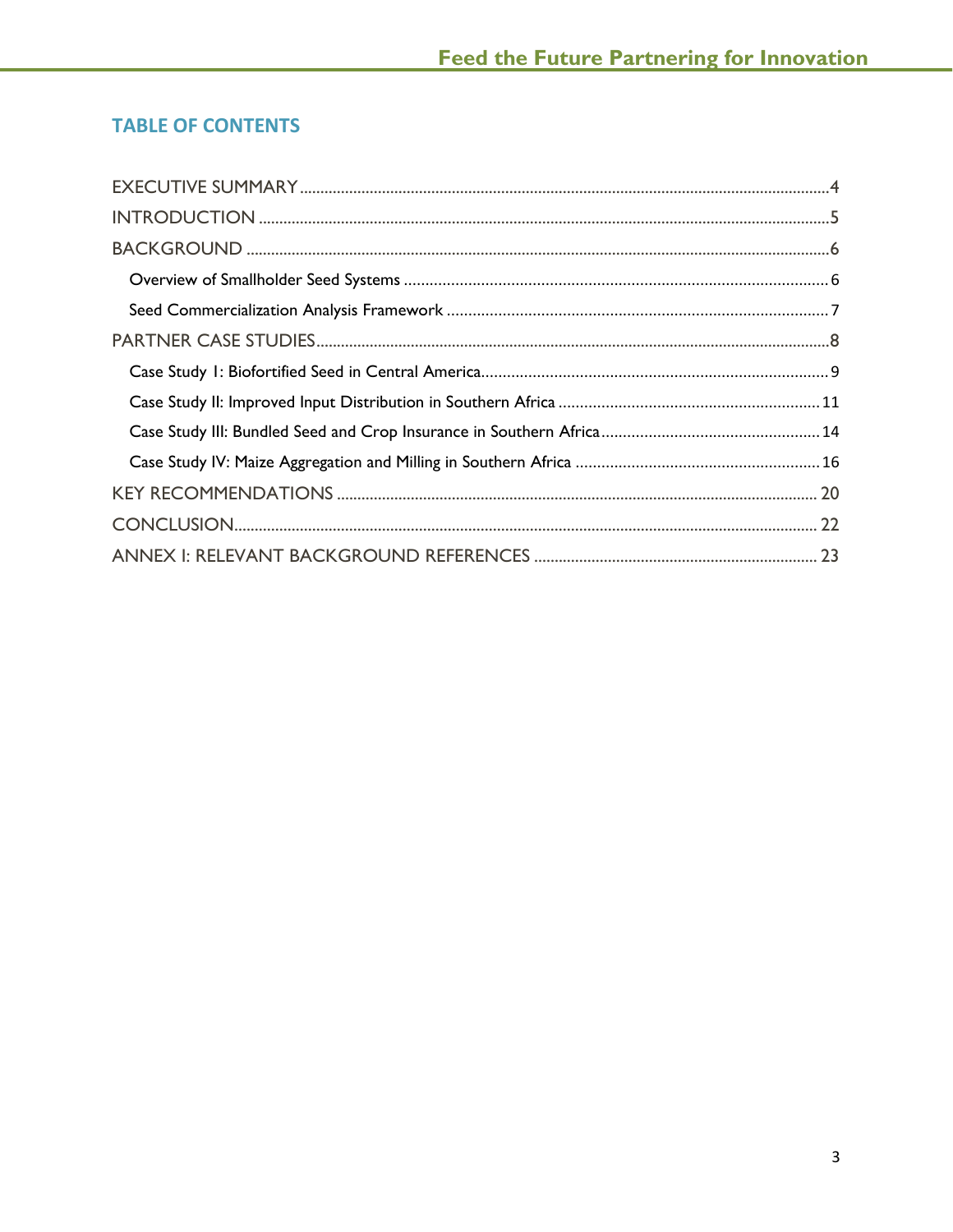# <span id="page-3-0"></span>**EXECUTIVE SUMMARY**

Since its inception in 2012, Feed the Future Partnering for Innovation (Partnering for Innovation), a United States Agency for International Development (USAID)-funded program, has built partnerships with 75 agribusinesses in emerging markets to help them sell transformational new products and services to smallholder farmers. In 2016, Partnering for Innovation published the report, *[Bringing Seeds](https://static1.squarespace.com/static/5a7b7b36d55b416e7a7bcd2b/t/5be4a9ee1ae6cf174185a6d7/1541712368451/Cross-Partner+Seed+Sector+Study_public.pdf)  [to Market](https://static1.squarespace.com/static/5a7b7b36d55b416e7a7bcd2b/t/5be4a9ee1ae6cf174185a6d7/1541712368451/Cross-Partner+Seed+Sector+Study_public.pdf)*, to analyze the program's portfolio of seed commercialization investments. The study identified critical gaps in the seed value chain that heightened market entry risk and prevented private sector companies from meeting the needs of smallholder customers. The report outlined recommendations for donor investment in public-private partnerships aimed at developing and initially replicating new seed varieties; supporting private sector seed companies in increasing and smoothing seed supply; incorporating other value chain actors in expanding rural distribution; and building a more enabling environment for seed commercialization through quality assurance policies and more nuanced seed subsidy programs.

This report builds on these findings to examine four partnerships from the program's more recent investment portfolio. Detailed case studies of these partnerships show that public funding can indeed help decrease corporate risk, support private sector investment in developing smallholder markets, and provide a critical bridge to private sector companies interested in bringing new seed products to market. The report also finds that public funding must be applied strategically over time and across a variety of actors through different points in the seed value chain, including research institutions, seed companies, infrastructure investors, logistics providers, and grain processors. The literature review, partner case studies, and interviews with sector-wide experts conducted as part of this report contributed to the following recommendations, which are intended to assist donors in undertaking strategic investments that ensure smallholder farmers have ongoing access to improved seed varieties:

*Ensure public-private partnerships are in place before the research and development process starts.* Consumer preferences tend to take a back seat to improved traits for pest resistance, drought tolerance, or nutritional content. Production and marketing needs must be taken in to account before the development process begins, and the best way to achieve this is by building formal private sector partnerships at the outset.

*Support seed companies by investing in other actors throughout the value chain to build a sustainable market ecosystem.* Last-mile distribution, logistics, and marketing are often too expensive for individual seed companies to cover profitably. Donors should therefore give equal consideration to distribution companies, logistics providers, and other input suppliers in accelerating the growth of lastmile distribution and market networks in reaching sustainable scale.

*Identify funding opportunities to support more sophisticated approaches to marketing for smallholder seed products.* Seed companies tend to struggle in executing innovative sales strategies to clearly defined smallholder customer segments. Donors can have a major impact on private sector sales capacity by leveraging a variety of pathways and partnerships to drive seed sales to smallholder farmers.

*Cultivate more strategic funding portfolios that support different value chain actors along a longer time horizon.* Establishing a sustainable seed market requires strategic investment, smallholder behavior change, and enabling environment improvements. By strategically investing over a longer period of time as the seed market matures, donors can have a more systemic and sustainable impact on smallholder access to new seed technologies.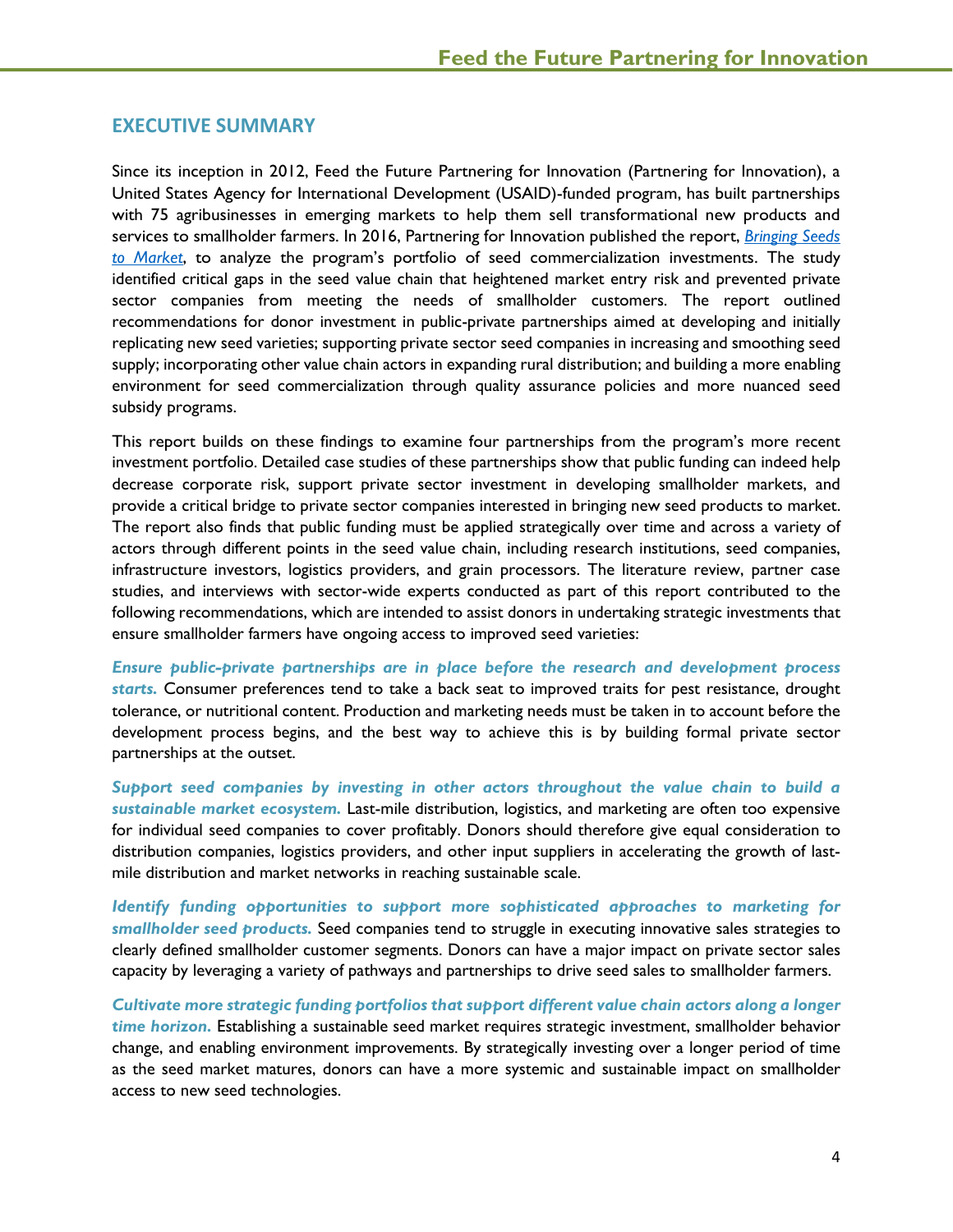# <span id="page-4-0"></span>**INTRODUCTION**

In the 2021 USAID report, *[Introducing the Seven Building Blocks of Mature Seed Systems,](https://agrilinks.org/post/introducing-seven-building-blocks-mature-seed-systems)* one of the key lessons learned concerning the role of public-private partnerships in effective seed commercialization focused on the fact that there is always a role for the public sector to bring improved seed varieties to market. Public sector investments that open access to improved seed varieties are crucial for improving the resilience of seed systems and their ability to withstand changing climate conditions, perform in volatile markets, and help ensure food security around the world. Partnering for Innovation plays a critical role in this effort as it is one of USAID's mechanisms for funding private sector products and services for smallholder farmers, particularly regarding investment of public funds in seed commercialization.

Since its inception in 2012, Partnering for Innovation has built partnerships with 75 agribusinesses in emerging markets, helping them sell transformative new products and services to smallholder farmers. These agribusinesses, which invest equal funds in partnership activities, are provided with targeted investment assistance, expert guidance, and technical support to expand and create a sustainable smallholder farmer customer base. Using these innovative products and services, smallholder farmer customers gain the opportunity to boost farm production, access new markets, raise incomes, reinvest in their land, and increase food security. Launching and scaling seed technologies has long been an important focus area of Partnering for Innovation. In 2016, the program published the report *[Bringing](https://static1.squarespace.com/static/5a7b7b36d55b416e7a7bcd2b/t/5be4a9ee1ae6cf174185a6d7/1541712368451/Cross-Partner+Seed+Sector+Study_public.pdf)  [Seeds to Market](https://static1.squarespace.com/static/5a7b7b36d55b416e7a7bcd2b/t/5be4a9ee1ae6cf174185a6d7/1541712368451/Cross-Partner+Seed+Sector+Study_public.pdf)* to analyze its investments into seed companies to date.

*Commercializing Seed Technologies: A Decade of Lessons Learned* builds on the findings of the 2016 report by examining more recent program investments in seed commercialization to understand where publicprivate partnerships can best be leveraged to maximize both development outcomes and private sector profitability. As Partnering for Innovation will end as a program in March 2022, the findings in this report provide USAID and its partners with valuable market-tested insights that will help ensure smallholders have ongoing access to improved seed varieties, even after donor funding has ended.

Using desk research and stakeholder interviews, this report compares the findings from the 2016 study with findings from case studies of four program partnerships undertaken between 2016 and 2020. By analyzing Partnering for Innovation's investments in companies involved in seed production, distribution, and marketing, this report identifies key factors impacting the success or failure of seed technology commercialization, provides lessons learned on seed system resilience (particularly in light of the global COVID-19 pandemic), and offers recommendations for future public investment.

The recommendations in this report complement the lessons learned outlined in Partnering for Innovation's 2016 seed study, providing fresh perspectives on areas where donor intervention can strengthen the resilience of seed systems in emerging markets. Partnering for Innovation's initial investments in seed commercialization focused on its partners' ability to profitably replicate, package, and distribute high-quality seed to smallholder farmer customers, and the recommendations in the 2016 seed study reflect that focus. As the capacity of both the program and the companies it partners with have grown, recent partnerships have broadened to include investments in more sophisticated marketing, distribution, and sales strategies. Taken together, the findings of the two reports offer insights applicable across companies, countries, and contexts for donors investing at any point in the seed value chain.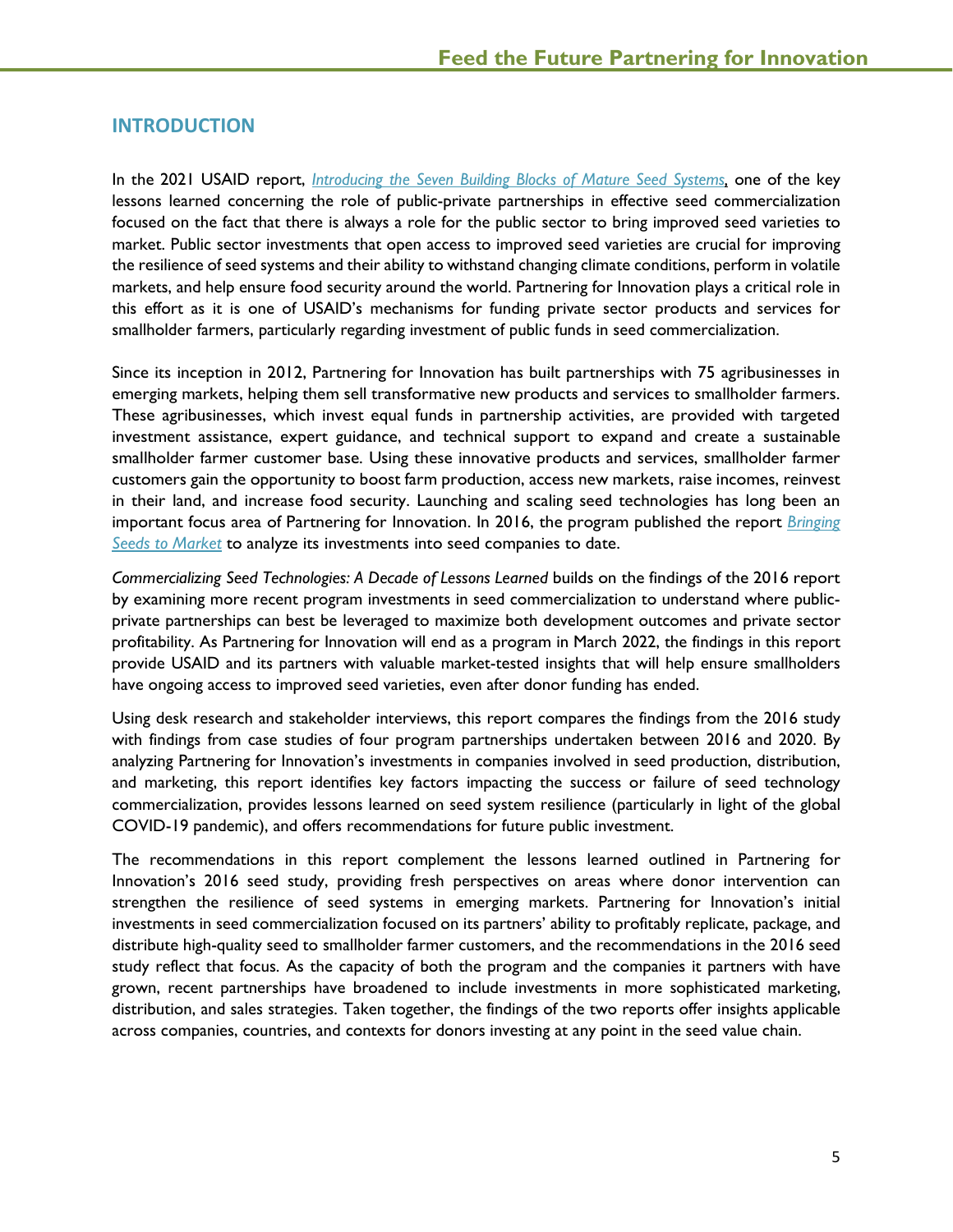# <span id="page-5-0"></span>**BACKGROUND**

New crop varieties realized from improved seeds yield larger harvests, produce higher value traits, thrive in changing climates, and increase nutrition through vitamin enrichment. Ensuring smallholder access to these seeds and varieties is paramount to improving their food security and resilience outcomes. Complex market systems produce and deliver seeds to these farmers, and funders need to understand these systems in order to drive private sector engagement with smallholder farmers and ensure consistent access to seed products tailored for small-scale production. A framework for evaluating public sector investment opportunities that maximize seed systems impact (Figure 1) was developed from a comprehensive literature review of academic and grey literature on seed systems in emerging markets.

# <span id="page-5-1"></span>Overview of Smallholder Seed Systems

Smallholder farmers source seed from both formal and informal seed systems. Formal seed systems follow a process of research, plant breeding, seed certification, marketing, and distribution through recognized outlets. Well-functioning formal systems are governed by a regulatory environment intended to ensure high-quality phytosanitary standards and maintain varietal identity (Norway, 2012). Alternatively, informal seed systems are locally organized such that farmers produce, disseminate, and procure seed themselves whether by reusing their own harvest, bartering within social networks, or through local grain traders (Norway, 2012). Globally, the formal seed market is estimated at USD 45 billion annually, while the informal seed market is estimated between USD 6-15 billion annually. Despite the dominance of the formal seed sector, smallholder farmers tend to access seed primarily through informal markets; for example, smallholder farmers in sub-Saharan Africa currently access up to 90 percent of their seed from informal local markets or farmers' own stocks (McGuire, S. et al, 2016).

Smallholder reliance on the informal seed market does not indicate a lack of interest in improved varieties, seed quality, or reliable access. In fact, many smallholder famers make important and relatively large investments in improved seed through informal seed markets (Boettiger et al, 2013). This latent yet growing demand can create an incentive for the private sector, both globally and through local agribusinesses, to invest in developing, producing, and distributing improved seed. However, private sector seed companies face significant barriers to entering the smallholder seed market, including limited national infrastructure, unfavorable government seed policies, unaffordable commercial credit, long product development timelines, and underdeveloped seed markets (Boettiger, 2013). Additionally, companies must drive a fundamental behavior change in smallholders to draw them away from informal seed markets, build trust for their products, and convince them to invest in improved seed varieties (Boettiger, 2014). Strategic public investment can help private sector seed companies and other key value chain actors mitigate these risks, and incentivize them to build sustainable markets for smallholder products and services (Partnering for Innovation, 2018).

Currently, the private seed sector is largely dominated by local and regional seed companies; for example, in sub-Saharan Africa, local private seed companies account for at least 75 percent of companies actively producing and marketing certified seeds for cereal and legume crops (TASAI, 2020). For maize in particular, which comprises the largest share of the formal seed market in sub-Saharan Africa, large-scale multinational companies have a significant presence in the market, but locally-owned and largely newly established companies control 60 to 80 percent of the market depending on the country (TASAI, 2020). However, these newer local companies tend to lack the capacity and infrastructure for developed breeding programs, and as a result, release less than half the number of new varieties that multinational companies launch. Local and regional seed companies tend to rely on public research institutions or licensing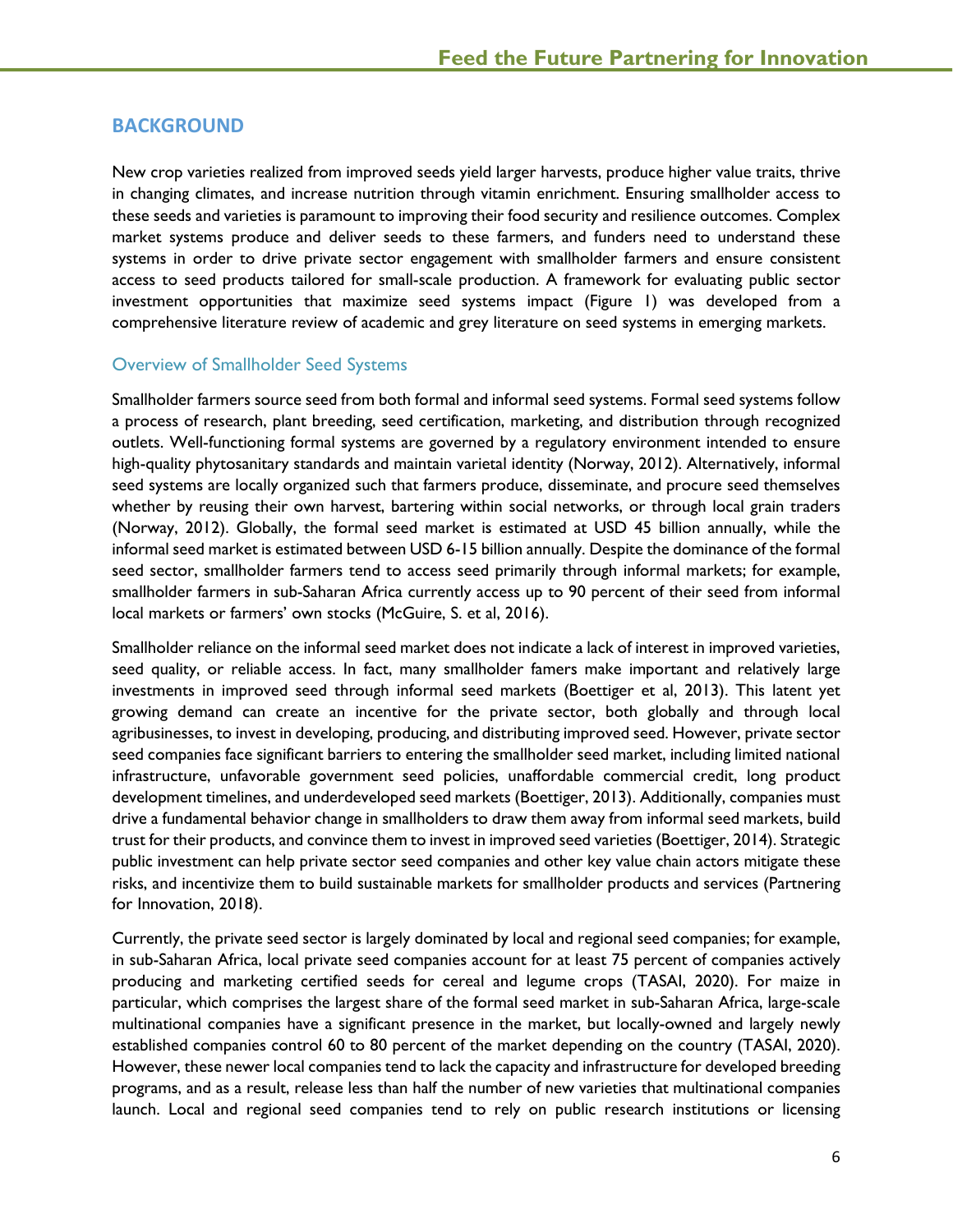agreements with larger companies for their parent seed material (Access to Seeds Foundation, 2019). Therefore, with their strong local presence in specialized markets but limited access to genetic resources, local and regional seed companies tend to be acquired by or merged with larger multinational competitors, and even the smallest players see global partners as a key strategy for growth (Mujaju, 2018).

#### <span id="page-6-0"></span>Seed Commercialization Analysis Framework

Successful private sector seed commercialization requires profitable sales of seed products with high demand. In order to increase smallholder farmer access to and demand for improved seeds, it is critical for funders to identify and address the correct barriers to profitability that are preventing businesses from entering the smallholder seed market on their own. This is challenging as seed markets systems are inherently complex, and smallholder seed systems compound that complexity with additional challenges

 The "Bringing Seeds to Market" (2016) report highlighted the importance of understanding the market context. Seed market dynamics vary across countries, and even *within* countries. A clear understanding - from diverse agro-ecological conditions to endmarket demand - is therefore critical.

including informal seed markets, last-mile distribution networks, and overall scale of the target market. In addition, every seed business, value chain, market environment, and country context present unique bottlenecks and challenges, and often require different commercialization strategies to overcome obstacles and realize opportunities. This variability makes it especially difficult to identify catalytic public investment opportunities that can spark successful private sector commercialization of improved seeds targeted to small-scale producers.

Figure 1 provides a seed commercialization analysis framework to help funders assess specific seed systems and diagnose critical bottlenecks in any context as they consider public investment opportunities in seed commercialization. The framework outlines the seed value chain, from research and development to enabling environments, and identifies common barriers to profitability and potentially catalytic investment opportunities that can accelerate impact across the commercialization process. The framework is used in this report to evaluate and draw lessons from previous public seed sector investments made through Partnering for Innovation, and to provide a guide for identifying targeted funding opportunities that maximize impact within the local market context.

# Figure 1: Seed Commercialization Analysis Framework

| <b>SEED COMMERCIALIZATION PROCESS</b> |                      |                   |                   |                     |                  |              |                                   |  |  |
|---------------------------------------|----------------------|-------------------|-------------------|---------------------|------------------|--------------|-----------------------------------|--|--|
| <b>R&amp;D</b>                        | <b>RAW MATERIALS</b> | <b>PRODUCTION</b> | <b>PROCESSING</b> | <b>DISTRIBUTION</b> | <b>MARKETING</b> | <b>SALES</b> | <b>ENABLING</b><br><b>ENVIRON</b> |  |  |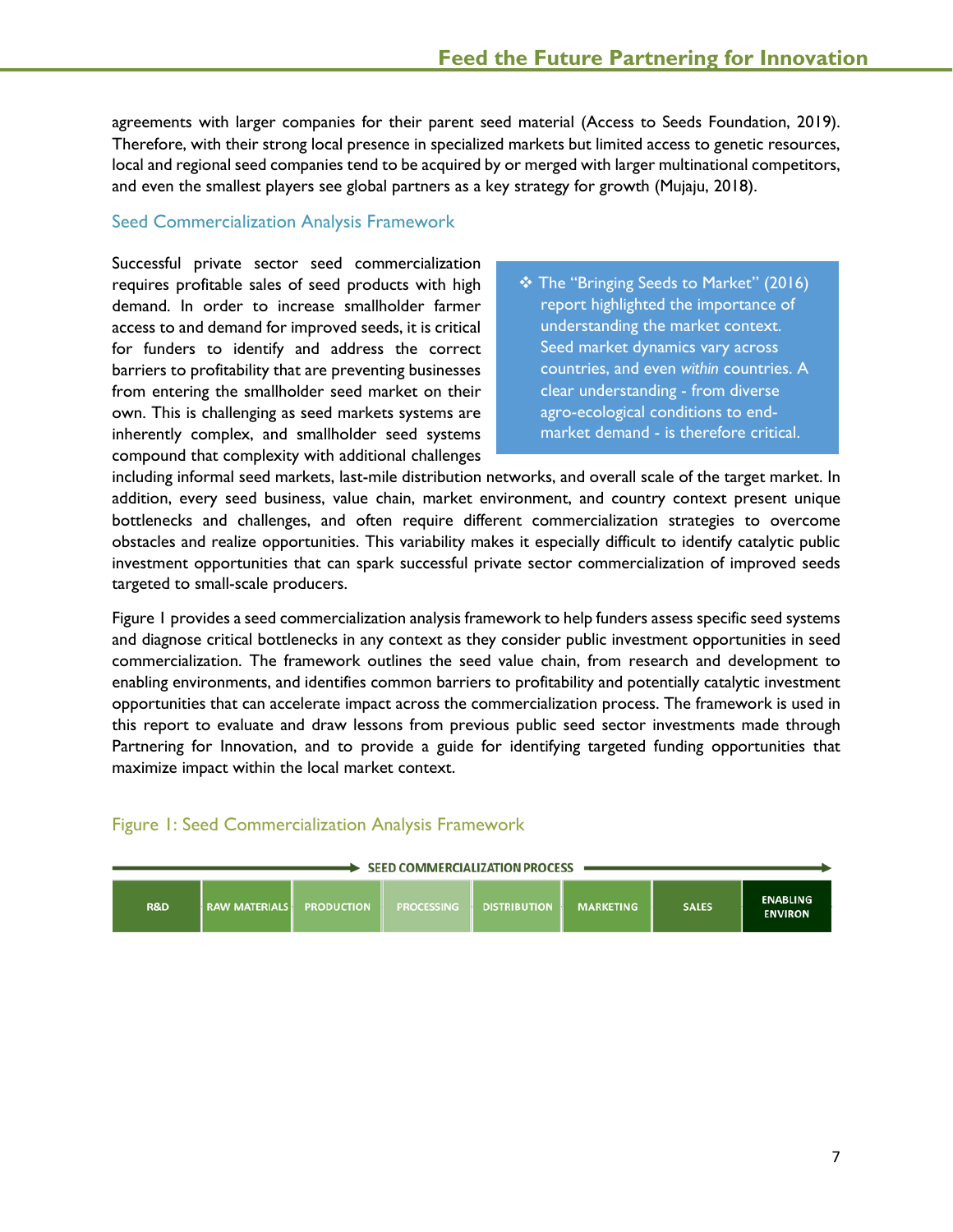# <span id="page-7-0"></span>**PARTNER CASE STUDIES**

Using the Seed Commercialization Analysis Framework (Figure 1), Partnering for Innovation examined eight of its program investments in companies commercializing new seed technologies, improved inputs, extension services, and commodity off-taking in Africa and Central America. This framework has been updated since the previous report was written in 2016 to include a greater focus on private sector participation in the seed commercialization process – especially the marketing, distribution and sales of new seed products. Key informant interview with these companies were conducted to identify critical bottlenecks and lessons learned. Interviews were also held with program staff, value chain stakeholders, and sector experts to provide additional context.

Four of the eight program investments were selected for further discussion as case studies in this report. As outlined in Figure 2, the case studies focus on common seed commercialization process bottlenecks and contribute to a better understanding on how to maximize the impact of public investments in smallholder seed production, market access, income opportunities, and overall food security.



# Figure 2: Seed Commercialization Process Bottlenecks and Lessons Learned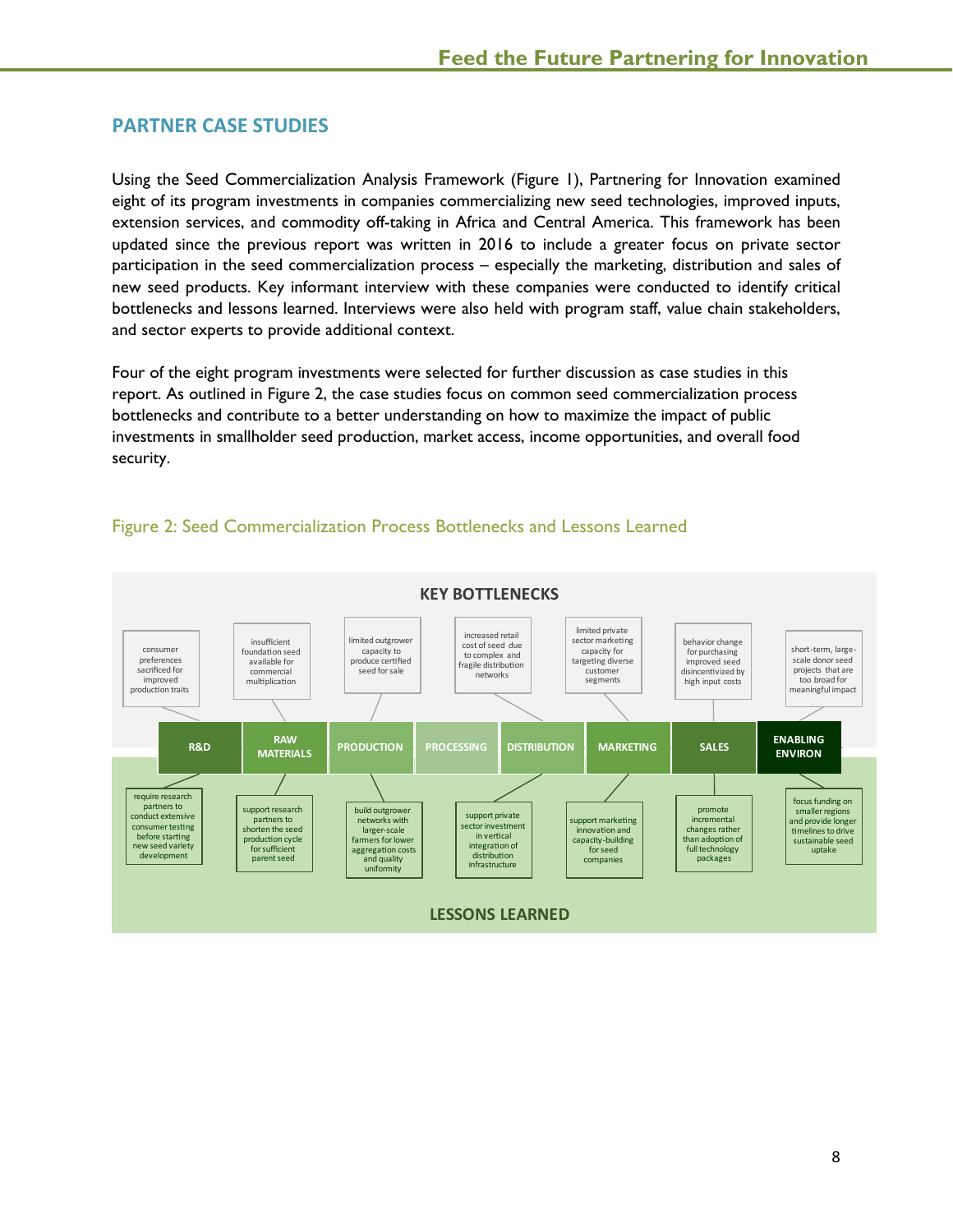# <span id="page-8-0"></span>Case Study 1: Biofortified Seed in Central America



# *Partnership Background*

Partnering for Innovation funded a non-profit biofortified seed enterprise in 2019 to address low maize yields and malnutrition in Central America through the commercialization of Fortaleza F3 seed, an improved and biofortified maize variety that was developed by an international research institution to contain higher protein and zinc content than traditional maize varieties. The enterprise focuses on establishing proof-of-concept for seed products with long time-horizons for market establishment and then licensing the seed to private sector seed companies for scale-up. During the partnership, the funded seed enterprise sold more than 4,000 bags of biofortified Fortaleza F3 seed to more than 4,000 farmers in eleven regions of the target country. However, the company found that grain buyers offered lower market prices for the seed due to its color and smaller kernel size, which disincentivized farmers from continuing to purchase the seed. To address this challenge, the seed enterprise worked with a consulting firm, through support from Partnering for Innovation, to develop a new marketing strategy focused on changing buyers' biases against Fortaleza F3 seed. The seed enterprise is now piloting a new marketing effort to reposition the seed for home consumption – instead of commercial production – in regions where market price penalization was found to be highest.

# *Key Market Challenge*

*New seed variety developers tend to sacrifice consumer preference and processor needs for drought tolerance, pest resistance, or nutritional gains.*

The research institution's failure to test varieties with end-consumers or intermediate buyers about their desired traits was a critical mistake. The Fortaleza F3 maize variety was developed in partnership with the research institution specifically to biofortify its protein and zinc content, and to improve consumer nutrition. However, by prioritizing its nutritional value over its other characteristics, the maize variety resulted in smaller kernels that were darker in color than traditional maize varieties.

As a result, the seed enterprise struggled to attract end-consumers who prefer large white kernels, and farmers producing Fortaleza F3 maize struggled to sell their crop to intermediate buyers and received lower market prices when they did. Most smallholder growers therefore tended not to buy the Fortaleza F3 seed for a second season, returning instead to their traditional varieties that were more viable commercially. The research institution did not fully account for the needed maize characteristics in the current market, so the seed enterprise launched the Fortaleza F3 seed product without fully understanding what consumers were and were not willing to pay for. As a non-profit, the seed enterprise was only able to keep Fortaleza F3 in the market through donor funding as the product struggled to find a sustainable consumer base.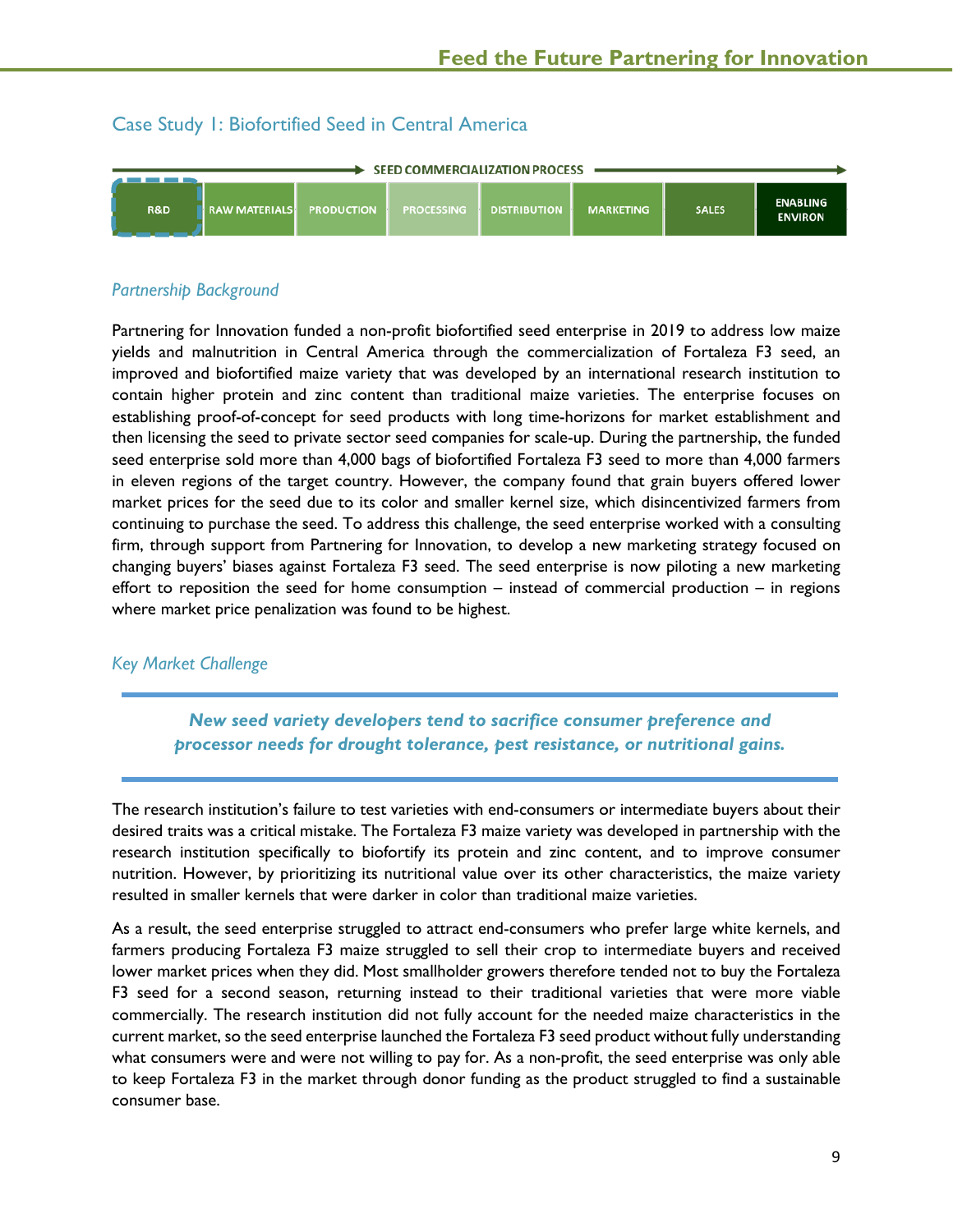#### *Lesson Learned*

# *Ensure public-partnerships are in place before starting the research and development process.*

Both production and marketing must be accounted for before the development process begins, and the best way to do that is to build formal private sector partnerships from the outset. This creates two-way communication between public and private actors, and provides a clear pathway to commercialization from the start.

 The "Bringing Seeds to Market" (2016) report emphasized the importance of aligning development objectives and commercial objectives up-front to help maximize new product adoption.

The seed enterprise's current strategy is to market Fortaleza F3 seed for home consumption rather than as a cash crop for intermediate buyers or aggregators. In addition, both the research institution and the seed enterprise are working on developing and trialing new varieties of biofortified maize that provide desired consumer characteristics, rather than focusing on the highest biofortification values.

For these new varieties under development, both the research institution and the seed enterprise should work together before undertaking the lengthy plant breeding process to clarify their target market, determine consumer preferences, and prioritize key traits for market sustainability. This will help both organizations avoid critical market barriers and ensure their improved seed products reach the hands of farmers and consumers.

#### *Commercial Outlook*

Once Fortaleza F3 has demonstrated its market viability, the seed enterprise will license production and sales to government agencies or for-profit seed companies, and then take on new seed technologies to test and market for the benefit of smallholder farmers.

However, with little consumer value for higher nutritional value, the seed enterprise still faces an uphill battle marketing its Fortaleza F3 maize variety. Even with addressing customer needs for improved

*"For variety development, the big research institutions are the only game in town, but they have way too big of a mandate and far too little funding – there needs to be a lot more support to help them provide better services to private sector partners."*

- Seed Enterprise

consumer traits, the seed enterprise might need additional seed subsidies, government mandates, or policy changes to drive biofortified seed adoption. In the meantime, the seed enterprise continues to market Fortaleza F3 in the target country, although the organization now primarily targets the eastern region of the country where the variety produces greater yields.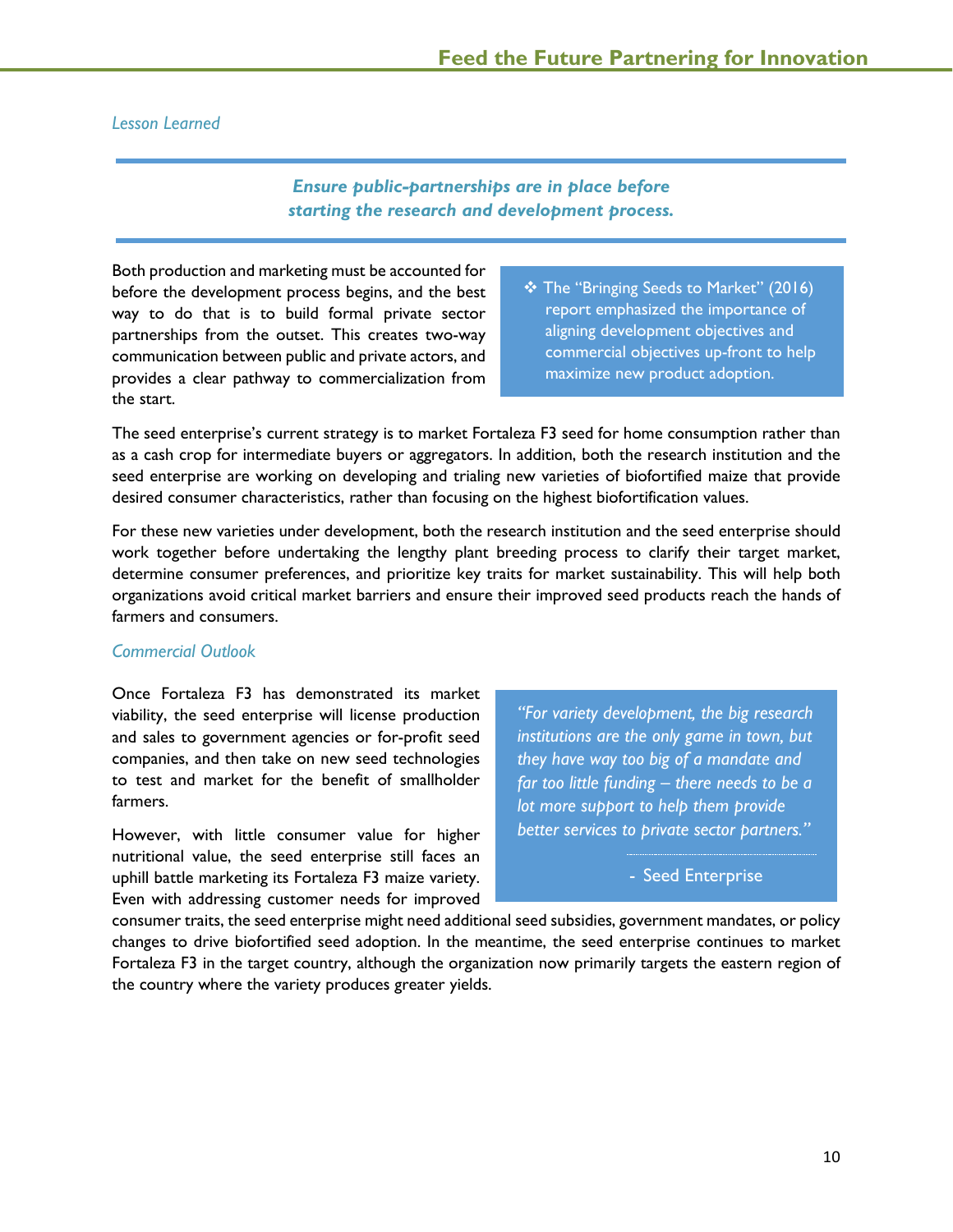#### *Recommendations*

# *Donors should leverage their networks to ensure public-private partnerships are in place before starting the research and development process to support successful commercialization.*

Organizational relationships between public seed developers and private sector seed companies can be difficult to identify, negotiate, and manage. Donors often have a broader network of relationships in both the public and private sectors, and can make critical connections between stakeholders at the outset of the research and development process. In addition, donors may have the financial leverage to require commercial partnerships and consumer preference testing before the development of new varieties begins. Donors can highlight the incentives for these kinds of public-private partnerships such as leveraging the partnering seed company's knowledge of their customer priorities; allowing researchers to focus on improving best-selling seed varieties already in the market to ensure customer preferences are met; limiting the amount of publicly-funded customer research needed; and, providing new varieties with a clear path to commercialization. In addition, research institutions could consider the development of new seed varieties as a potential income generator through their successful licensing to private sector commercialization partners. Research institutions require more support to provide better breeding services to seed companies, and accountability through licensing income from seed sales could drive smarter investment of public resources.

# <span id="page-10-0"></span>Case Study II: Improved Input Distribution in Southern Africa



#### *Partnership Background*

Partnering for Innovation funded a certified legume seed company in 2016 to contract smallholder seed producers in Southern Africa to produce improved legume seed varieties. The company provided extension services and inputs on credit, which increased farmer production volumes substantially. The produced seed was sorted, treated, and packaged by the legume seed company at its factory, and then sold under its proprietary label to more than 60,000 smallholder farmers. The outbreak of COVID-19, however, exposed key weaknesses in the company's value chain, including difficulty accessing customers and inputs, and restrictions on carrying out its typical marketing and sales activities. As a result, Partnering for Innovation supported the legume seed company again in 2020 to launch a new business model by establishing 20 new distribution centers in rural areas. These "one-stop" shops enabled the company to reach untapped markets and add new customers, particularly farmers located far from market centers with few options to source quality seeds and inputs.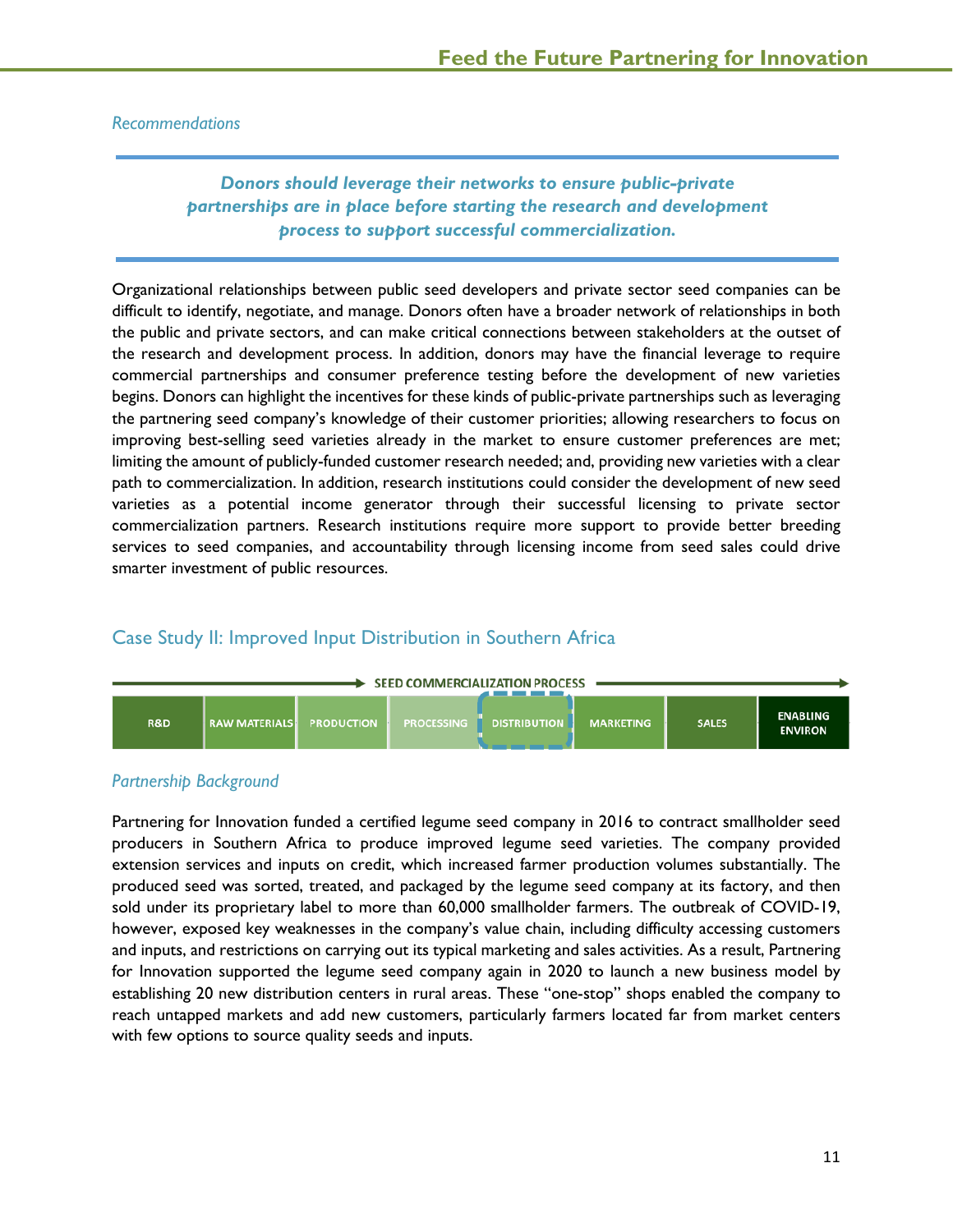# *Key Market Challenge*

# *Selling small seed quantities to a high number of dispersed agrodealers requires a complex distribution network that adds costs to seed products for smallholder farmers.*

The legume seed company's value chain broke down most critically in moving seed products to its core customer base: local agrodealers. The company found that agrodealers lacked sufficient liquid capital to stock their shops at the start of the season, and the company did not have the financial resources to risk providing credit for a high volume of upfront bulk purchases.

 The "Bringing Seeds to Market" (2016) report identified logistical and financial constraints, such as limited rural points of sale and weak access to supplier credit, as a major challenge to establishing efficient distribution networks.

The legume seed company did not perceive the

situation as an issue of simply providing customer credit, but rather as a more fundamental issue involving distribution. Due to limited distribution networks, agrodealers need to purchase all their stock for the season upfront in one bulk purchase in order to save on delivery fees and ensure affordable prices for their customers. The challenges of product distribution can be addressed by seed companies targeting smallholders by either requiring these customers to travel to centralized retail stores located in more easily accessed urban centers (the farmer still bears a transportation burden) or by building better rural distribution networks to reach their customers where they are, which requires significant upfront capital investment.

# *Lesson Learned*

# *Support private sector investment in logistics infrastructure to ensure the necessary volume and quality of seed can be delivered profitably to customers.*

The legume seed company identified that a successful sales strategy would ensure that its products were available in agrodealer shops in advance of the planting season. As a result, the company explored expanding their rural distribution network. In order to create profitable distribution routes, it developed a network of rural distribution centers made up of low-cost warehouses in rural areas with higher sales density. The centers brought products closer to their wholesale customers, allowing them to purchase stock for cash throughout the agricultural season rather than having to purchase one bulk delivery at the start.

To ensure the success of this business model, the legume seed company made strategic infrastructure and technological investments to better manage their own inventory across multiple distribution sites. The company also added new products and services, such as crop protection products and weather-indexed crop insurance, to bolster sales volumes and build more resilience into their value chain to help their endcustomers weather losses and still buy replacement products. These improvements were long-term investments that required public support and partnership. For smaller companies lacking the resources to invest in distribution infrastructure, public investments in dedicated logistics and distribution companies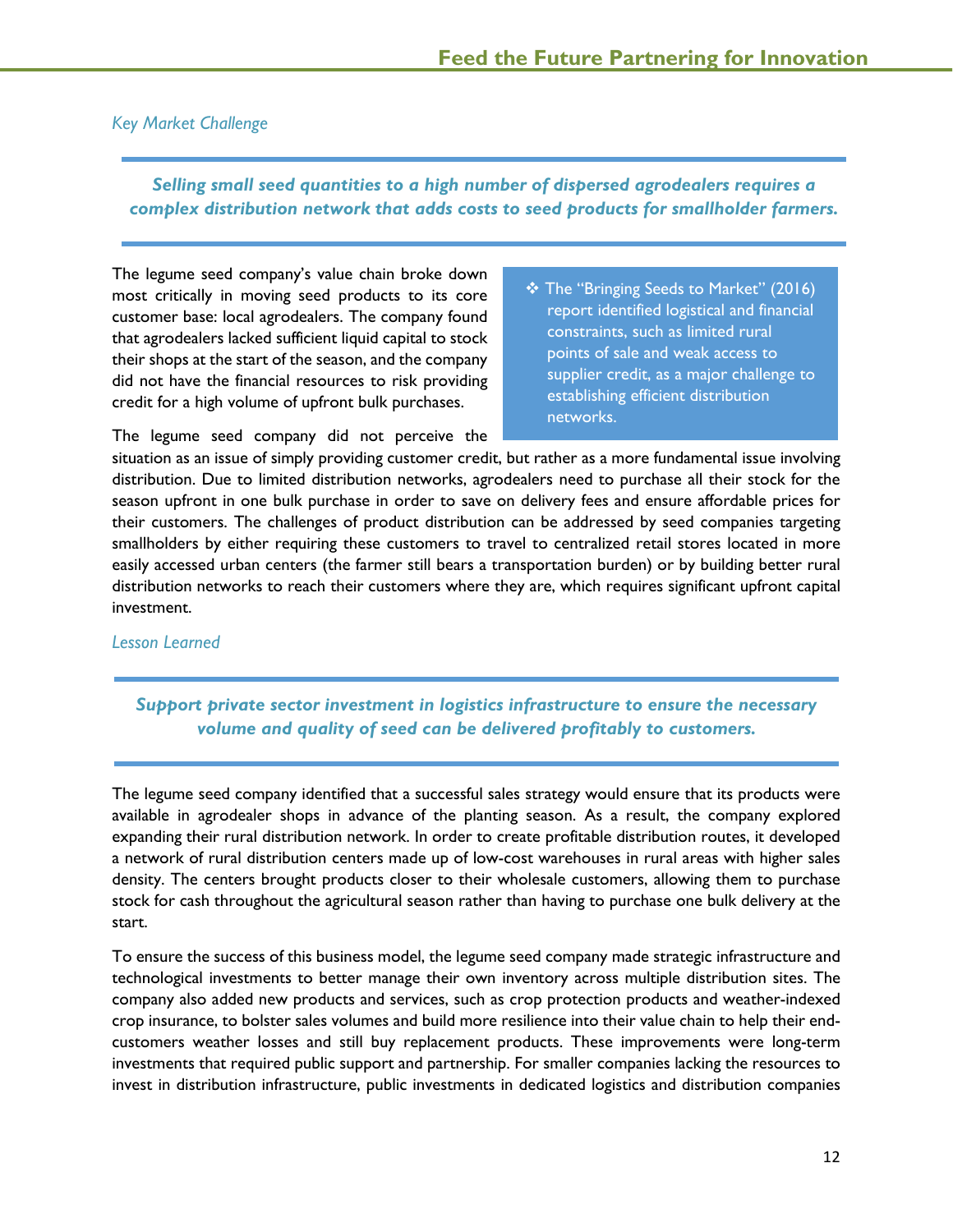can help maximize sales volumes and increase distribution efficiency that stand to benefit smallholder farmers even after public funding ends.

#### *Commercial Outlook*

As a result of the new business model, the legume seed company established 11 rural distribution centers based on farmer productivity, brand awareness, and key relationships with local area leaders and community members, and increased sales to 30,000 new farmer customers. However, the rural distribution centers did not perform equally well, and the company plans to close two of the lowest-preforming sites. Based on this experience, the company will double the size of its rural distribution network and will ensure profitably by establishing site selection guidelines based on where their active sales were highest – in densely populated areas where brand awareness was already supported by influencer farmers, extension agents, and local authorities.

*"This is such a huge country, but we only have consistent rural distribution of two products: Coca-Cola and beer. Investment in introducing new technologies needs to be done simultaneously with investment in a reliable distribution network, and you need a big company to distribute the kind of volumes that result in profitability."*

- African Logistics Firm

Additionally, the company's inventory management system requires digital access, necessitating mobile connectivity and the adoption of digital technology as key factors in influencing future distribution centers and seed access.

#### *Recommendations*

# *Donors should support seed companies by investing in other actors in the value chain, such as distribution and logistics providers, to build a sustainable market ecosystem.*

Seed companies are critical actors in the seed value chain and their sales to smallholder farmers rely on an equally important ecosystem of service providers. Last-mile distribution, logistics, and marketing are especially expensive given the rural location of smallholders, and these costs can easily become prohibitive without operating at a sufficient scale and volume. In light of this, donors should, along with investing in new seed technologies, give equal consideration to scaling-up seed companies and other private sector actors, such as distribution companies, logistics providers, and other input suppliers.

Accelerating the growth of last-mile distribution and market networks will enable them to reach sustainable scale and ultimately increase the diversity of business services available to all actors across the seed value chain. Investments in stronger business services encourage seed companies to focus operations on their areas of expertise and competitive advantage. Such investments would engage other actors in the value chain to supply services that would otherwise impact the affordability of companies' seed products for smallholder customers.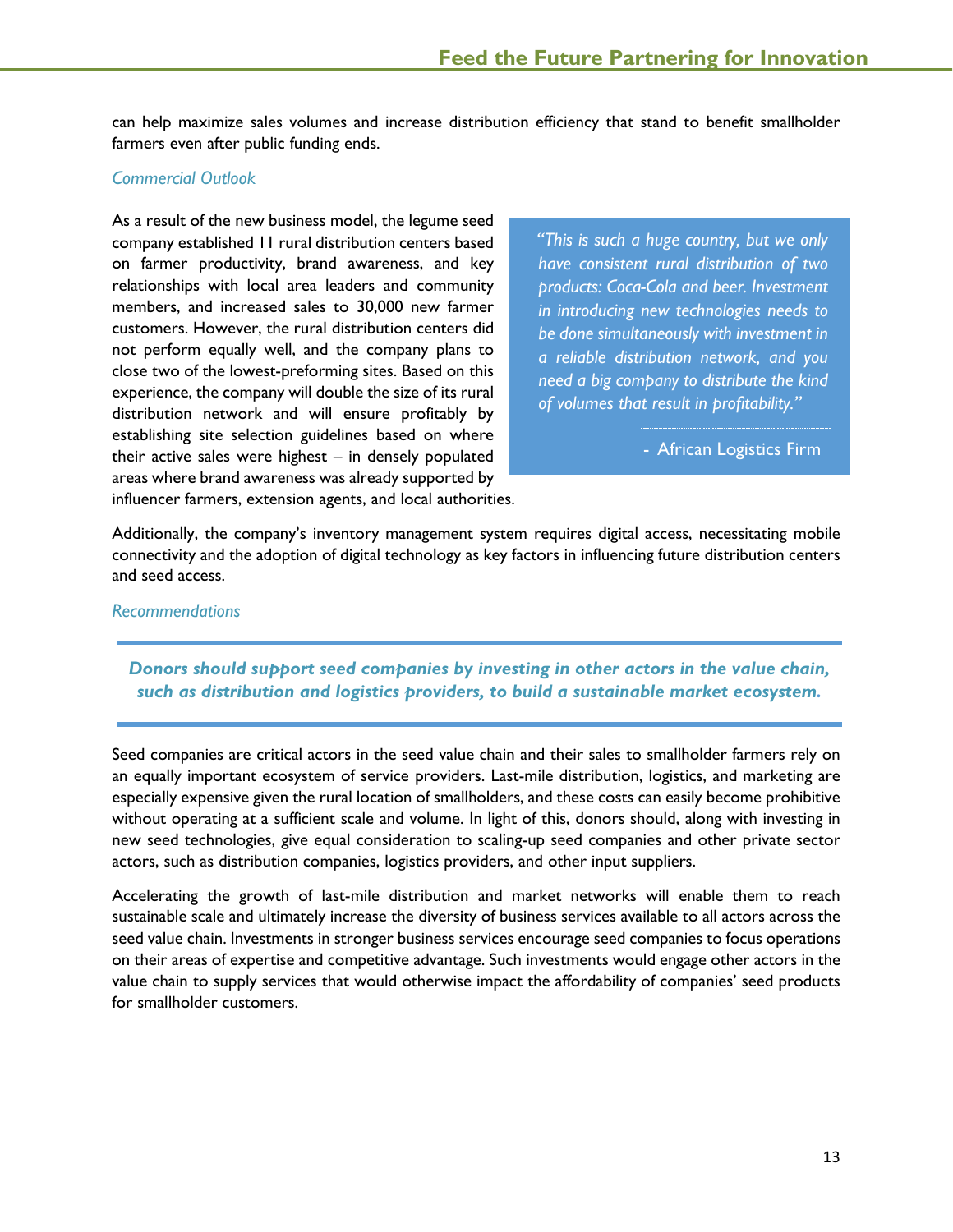# <span id="page-13-0"></span>Case Study III: Bundled Seed and Crop Insurance in Southern Africa

| SEED COMMERCIALIZATION PROCESS |                        |                   |                   |                     |                  |              |                                   |  |  |
|--------------------------------|------------------------|-------------------|-------------------|---------------------|------------------|--------------|-----------------------------------|--|--|
| <b>R&amp;D</b>                 | <b>I RAW MATERIALS</b> | <b>PRODUCTION</b> | <b>PROCESSING</b> | <b>DISTRIBUTION</b> | <b>MARKETING</b> | <b>SALES</b> | <b>ENABLING</b><br><b>ENVIRON</b> |  |  |

#### *Partnership Background*

Partnering for Innovation funded in 2020 an economic development non-governmental organization (NGO) and its partners – a private seed company and regional insurance provider – to pilot a new seed product that automatically bundles weather-based index insurance with seed sold to smallholder farmers in Southern Africa. Through this effort, insured seed for maize, sesame, and several bean varieties was sold at no additional cost through agrodealers and other rural retail outlets to more than 5,000 smallholder farmers, specifically targeting those who were heavily impacted by Cyclone Idai in 2019. The pilot project allowed the seed company to test its operational model and key systems, as well as to assess the extent to which bundled insurance acts as a selling point for clients. Following the pilot, the NGO continued to support the seed company in selling the bundle directly to smallholder farmers, and has included training of distribution agents and raising awareness of the new product through social media marketing.

#### *Key Market Challenge*

# *Many seed companies lack the marketing capacity for nuanced approaches to targeting different customer segments across different markets, regions, or eco-zones.*

The private seed company partner invested significantly in marketing strategies to promote the bundled seed product. This included covering the total cost of the insurance premiums for smallholder farmer customers and hiring a dedicated manager to coordinate the insurance program. However, the seed company overestimated smallholders' demand for insured seed and their willingness to pay for the bundled product.

For example, in order to reap the benefits of the insured seed, smallholder farmers were required to enter a simple registration code through their mobile device. However, the mobile system was difficult to navigate, especially on commonly used older-model cell phones and the nominal SMS fee (USD \$0.08) proved to be a barrier.

As a result, only 10 percent of eligible seed was actively insured and the seed company still had to absorb the full insurance premium of 4 percent of the total seed sales whether the insurance was activated or not. Furthermore, by marketing the bundled seed product to all its customers universally, the seed company ultimately increased *"I think the marketing capacity of these seed companies is always neglected; very few of them seem to have a sophisticated understanding of how to effectively market their products to different segments of the smallholder market. Smallholder farmers have major buying power, and seed companies should treat their products like any other essential product, such as sugar or flour."*

- Economic Development NGO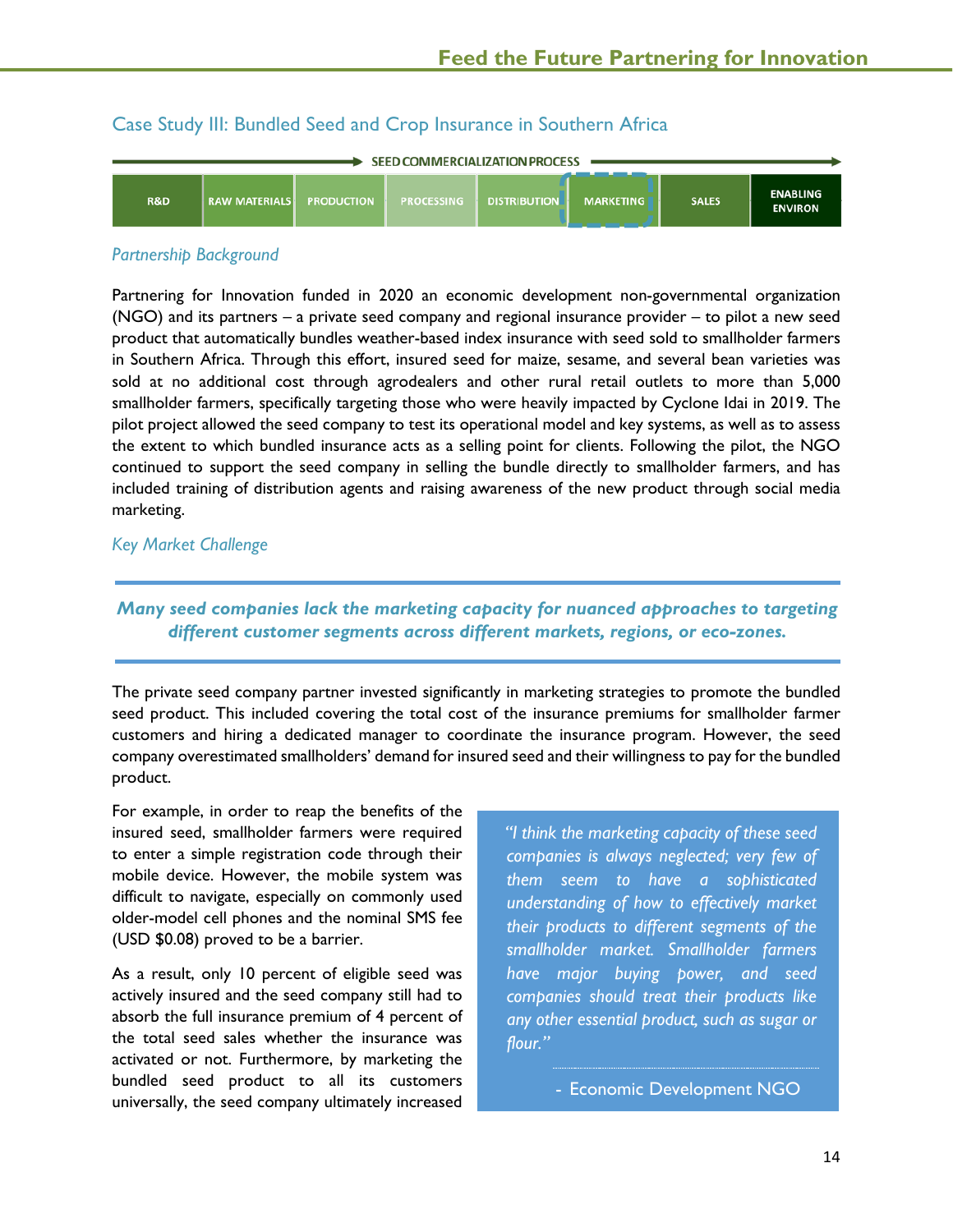the cost of the insurance premium for a premium product that customers did not value. Overall, the company approached all smallholder customers as a uniform purchasing block with no nuanced factors driving sales, rather than segmenting customers and targeting each segment aggressively with tailored marketing strategies. As a result, the company lost the market advantage to sell the bundled seed product.

#### *Lesson Learned*

# *Support marketing innovation and capacity building for seed companies to the same extent as funding for seed research and production practices.*

Marketing strategies were just as important as production practices for the seed company to reach smallholder farmers with its new seed technology. Rather than developing clearly differentiated approaches to marketing its seed products to distinct market segments, the seed company invested in marketing its bundled seed product uniformly to all customers. Since the company would have made seed sales regardless of the insurance bundle, a more strategic approach would have seen the company identify customers who highly valued crop insurance or were early adopters in order to target the bundled seed product to them so that they, in turn, might influence other customers. Such an approach would have allowed the seed company to leverage marketing staff and resources more strategically, ensuring that the company only had to pay the insurance premium for those customers who valued the bundled product. While there are companies that market products successfully to smallholder farmer customers through persistent marketing, promotion, and relationship-building with small retail sellers, the seed company – as a medium-sized family-owned business – needed expert support in enhancing its marketing staff members' skills as well as in developing creative and nuanced marketing approaches, materials, and messaging.

#### *Commercial Outlook*

Automatic inclusion of weather-index insurance is slowly gaining appeal among smallholder farmers and larger commercial clients. Smallholders and larger commercial clients, such as agribusinesses, development organizations, and commercial outgrower programs, are attracted by the reduced risk in experimenting with new seed technologies. To date, the seed company has sold 850 metric tons (MT) of insured seed to smallholder farmers both directly and through aggregator schemes.

 The "Bringing Seeds to Market" (2016) report highlighted the importance of building farmer awareness of new seed products through farmer field days and local demonstrations. *Commercializing Seed Technologies: A Decade of Lessons Learned* expands on this by examining more nuanced strategies that engage farmers and build sustainable demand for new seed products.

While other seed companies replicate this model, the

company intends to secure its market-leader position over the next five years by expanding the bundle to include new products and markets. New marketing strategies, such as video and audio advertisements on social media, community radio, and other promotional outlets, are in development as are efforts to introduce the bundled product through large-scale partnerships with NGOs serving smallholder farmers. Finally, the NGO will continue to work with the seed company on the implementation of the bundle and related logistical challenges, especially as the insurance index is triggered and payouts begin.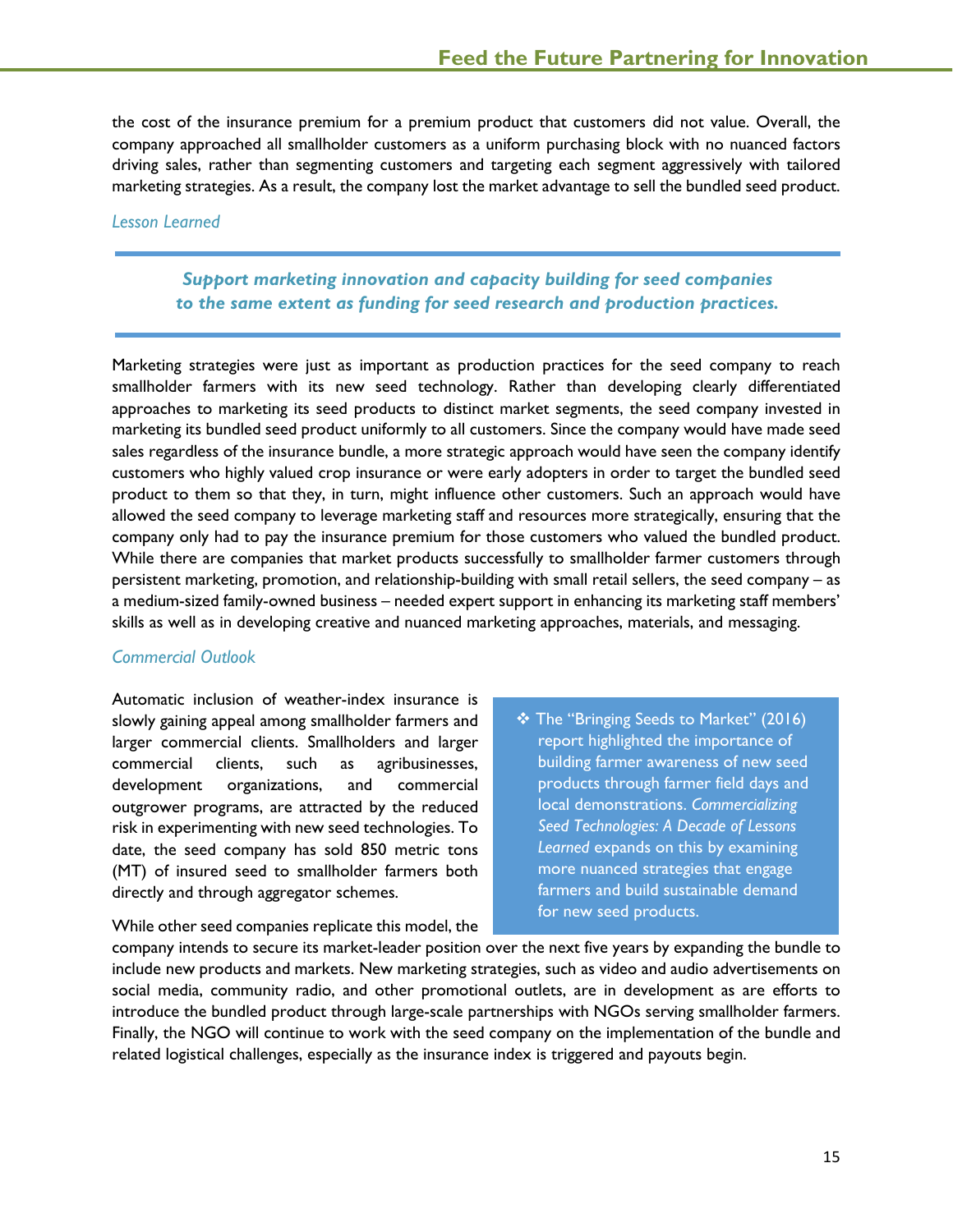#### *Recommendations*

# *Donors should look for funding opportunities to support more innovative and sophisticated approaches to marketing and sales for smallholder seed products.*

Seed companies tend to have strong expertise in core business functions around producing, replicating, and packaging seed, and there are key opportunities for them to partner with public research institutions to improve profitability in the seed multiplication process. Where seed companies – and even large-scale companies – tend to struggle is in executing innovative sales strategies to clearly defined smallholder customer segments. Donors can have a major impact on private sector sales capacity through a variety of pathways, such as providing funding for expert marketing consultants at entrepreneurial seed companies to drive sales innovation sector-wide; forge partnerships with government agencies and research institutions for broader behavior-change campaigns around the benefits of improved seed varieties; and, facilitate knowledge transfer on successful consumer-goods marketing tactics and strategies through highlevel relationships with global companies like Coca-Cola, Unilever, and Mars.

# <span id="page-15-0"></span>Case Study IV: Maize Aggregation and Milling in Southern Africa



# *Partnership Background*

Partnering for Innovation partnered in 2020 with a private sector maize aggregator and miller in Southern Africa that sources maize from more than 12,000 smallholder farmers, providing them with extension services, inputs on credit, transport to and from the mill, and a guaranteed market at an above-market rate. Through the partnership, the maize processor responded to growing market demand by expanding its operations and adding new farmers to its network. The company built new small-scale warehouses to aggregate maize and train farmers; purchased a new, durable silo to accommodate increased maize volumes; raised its milling capacity by installing a maize dryer; and, contracted new farmers.

These investments aimed to build the resilience of the maize processor and its farmers to shocks and stresses, such as those resulting from Cyclone Idai in 2019, which resulted in significant losses for smallholder farmers and lower maize availability at higher cost for procurement by the maize processor.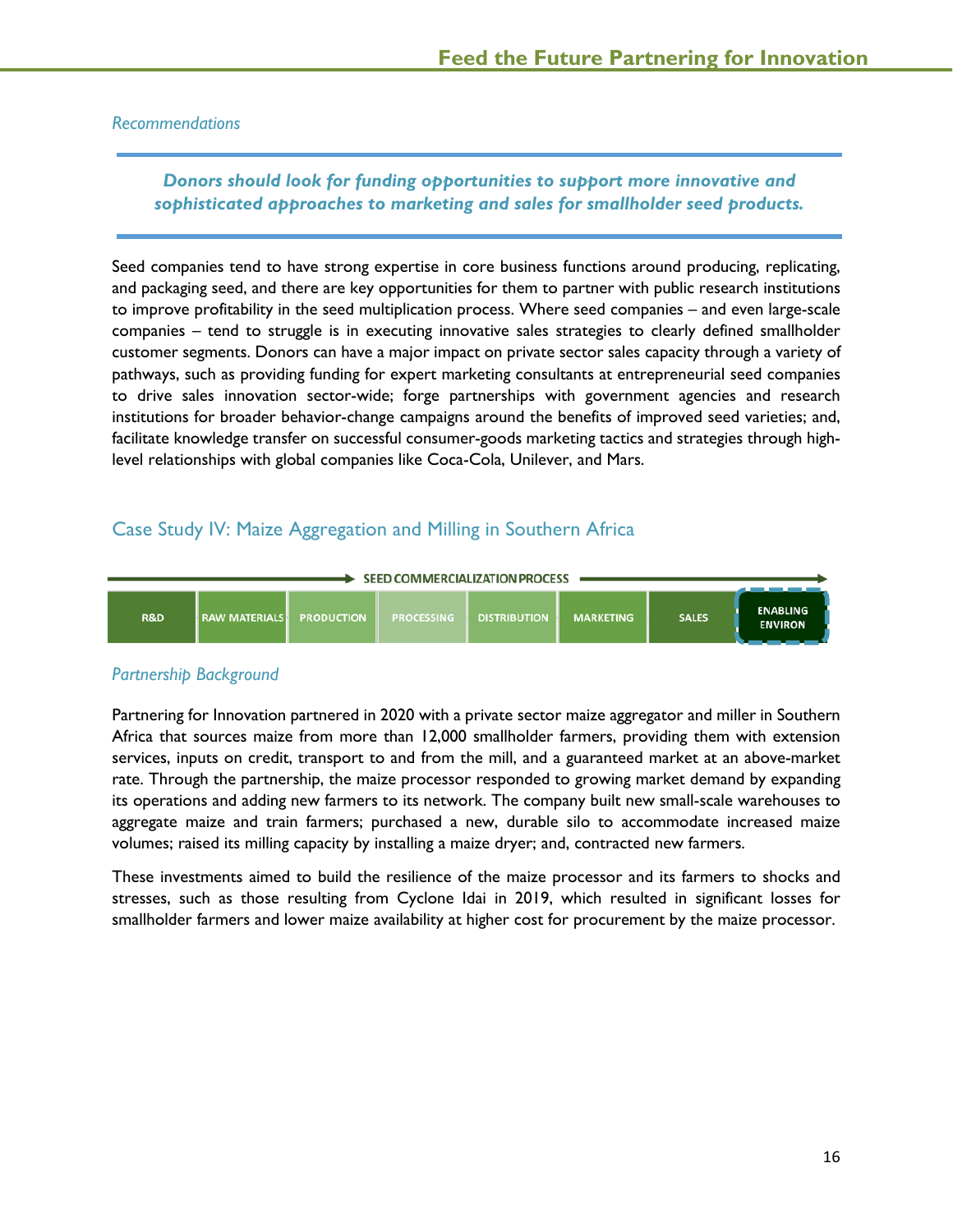# *Key Market Challenge*

# *Private sector seed value chain actors need public support to reach smallholder customers on a longer commercialization timeline than most donor funding cycles provide.*

When the maize processor began operations, it became clear to company leadership that farmers lacked the necessary resources to produce maize of a quality and volume required for the company's milling needs, specifically for its own line of maize meal products and to ensure its maize grits contained sufficient starch content to attract breweries to buy for their malting operations.

As a result, the maize processor worked with farmers to enhance their production volume and quality to ensure receipt of sufficient levels of maize to develop the milling and processing side of the business. While the extension services were welcomed, farmers in remote, rural areas lacked reliable and consistent access to improved seed and therefore saved and replicated their own rather than purchase unreliable packaged seed.

The maize processor did need farmers to adopt improved seed to increase both their consistency and *"If you look at the percent of improved seed adoption, it's stayed the same for years. There have been so many development projects, but they've only impacted the system at the margins – the seed system hasn't fundamentally changed."*

#### - Seed Enterprise

quality; however, it was a struggle to drive the required behavior change, and it took the company almost ten years to convince farmers to invest in any improved maize seed product rather than replicating their own seed. This longer timeline put the maize processor at odds with Partnering for Innovations funding cycles which only give private sector partners two to three years to achieve results and scale technologies. In this case, much of the behavior change work had been done prior to Partnering for Innovation's involvement, allowing for quicker technology uptake and returns on investment; however, many other program partners also report that it can take from five years to a decade to develop both the supply and demand for improved seed products in a new market. If donor funding is the start of the behavior change process, many program timelines will be insufficient to see true impact and results.

#### *Lesson Learned*

*Encourage donors to provide longer timelines to support a diverse network of seed value chain stakeholders to drive seed uptake.*

The maize processor addressed smallholder barriers to higher quality over time by requiring the use of improved seed in order to access the company's guaranteed end-market, and by providing farmers with agricultural training and ongoing extension to maximize returns on their investment in improved seed.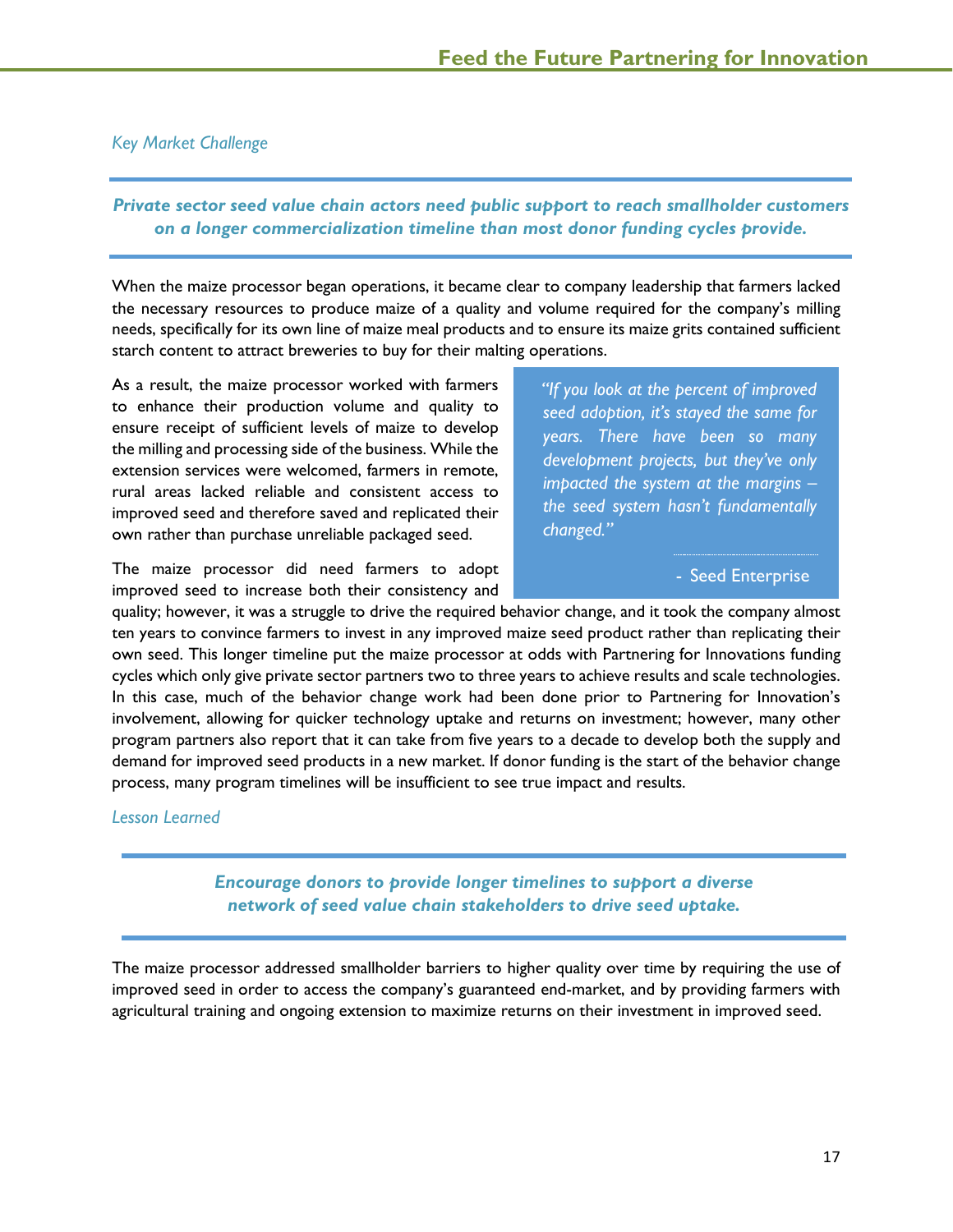The company also provided incentives to farmers through access to a credit facility, guaranteed markets, and preferential pricing for high quality maize production. However, building demand for improved seed products while also striving for corporate profitability in an undeveloped market proved difficult, leading the maize processor to secure short-term public funding from various donors to invest in a longterm behavior change campaign, ongoing extension support, and infrastructure investment to ensure a viable end-market for network farmers. With multiple donors each having their own application, management, and reporting requirements, the

 The "Bringing Seeds to Market" (2016) report recognized the vital role private sector partners play in seed commercialization efforts. However, businesses often face unfamiliar and time-consuming donor requirements for reporting and monitoring and evaluation. Partnering for Innovation's approach to "speak the language of business" with its private sector partners has succeeded in overcoming many of these challenges.

company found themselves dedicating almost as much time to grant management as to business operations. Longer-term funding cycles that targeted multiple actors in the seed value chain at different points in the seed market's development would have provided greater financial efficacy for the public fund investments.

# *Commercial Outlook*

The maize processor plans to almost double its maize milling volumes by significantly increasing the number of smallholder farmers it supports and sources. By 2025, the company expects to source maize from nearly 18,000 smallholder farmers (30 percent of whom are anticipated to be women farmers) with an annual purchased volume of 25,000 MT. As its maize business grows, the company will also start moving into new crops, both to encourage farmers to diversify and rotate crops as a good agricultural practice, but also to enter new markets for processed foods and animal feed. With more products reaching the market, the maize processor will also increase its milling capacity and revamp its marketing strategy. At present, the maize processor is supplying two breweries with grits products and is not able fully satisfy the demand for its own processed maize meal. Currently, demand still outpaces supply and additional milling capacity will allow the company to reach new provinces.

#### *Recommendations*

# *Donors should cultivate more strategic, holistic funding portfolios that support different points in the market's development along a longer time horizon.*

The maize processor was able to develop different donor funding streams to achieve successful scale-up and a positive commercial outlook. However, a more strategic donor strategy would have likely allowed it to achieve this earlier and more efficiently. Large-scale, short-term funding priorities promote a generic approach to seed system development that results in only marginal impact on smallholder farmer access to improved seed varieties. Donors have the financial power to set funding terms that encourage deeper, longer-term system development and the convening power to bring together diverse stakeholders to identify the specific bottlenecks for more targeted seed markets.

With this approach, funders can coordinate a phased sequence of funding initiatives over a 10- to 20-year funding period that focuses support over time where it is needed most at different points in the market's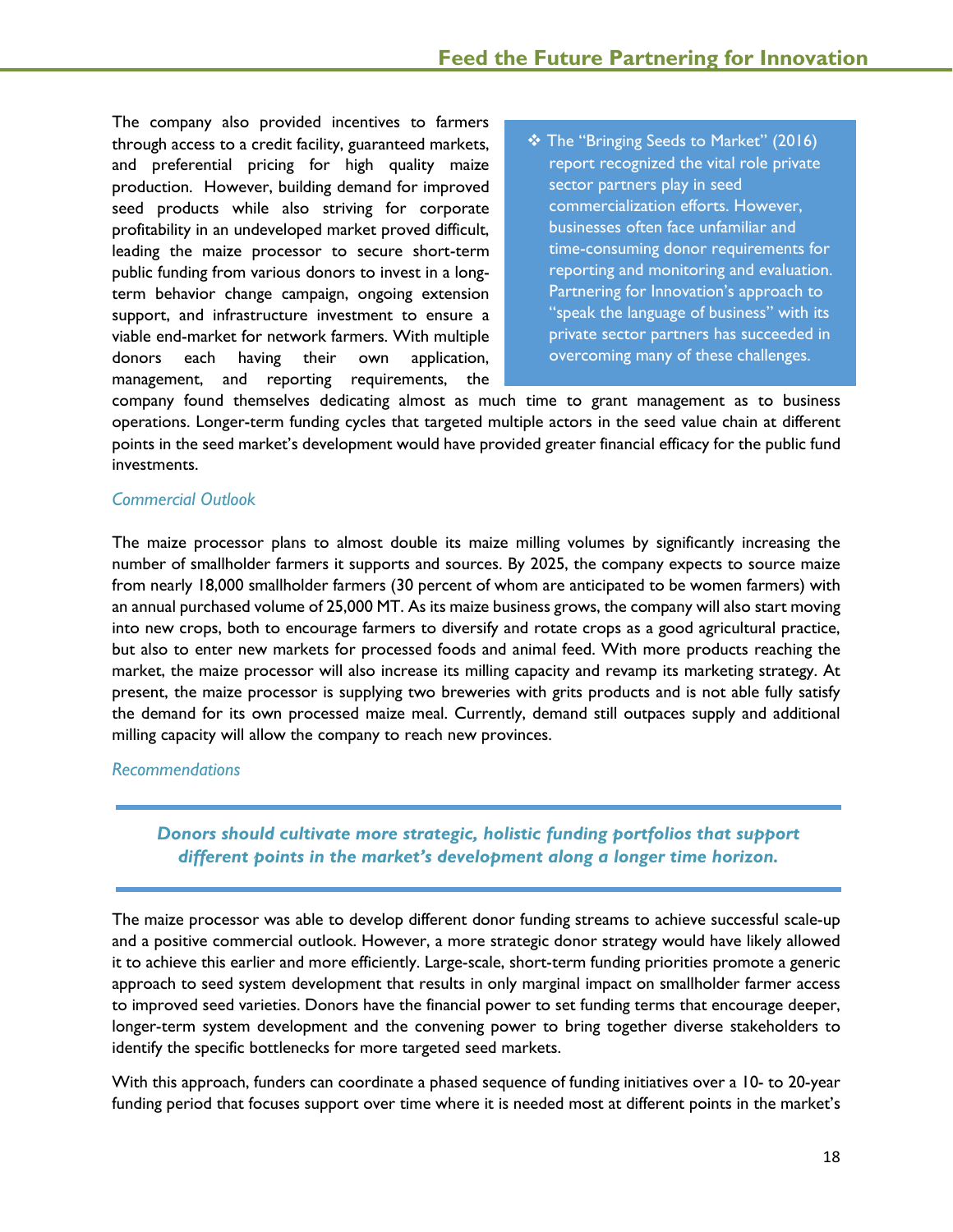development. For example, a phased funding approach could initially support the production of new varieties, then move on in phases to seed registration policy, distribution services, and finally, mobile and road infrastructure. Such an approach would gradually build the supply and demand of new seed products for smallholder farmers and support a variety of value chain actors through different market development phases, all of which helps to drive sustainable impact long after funding ends.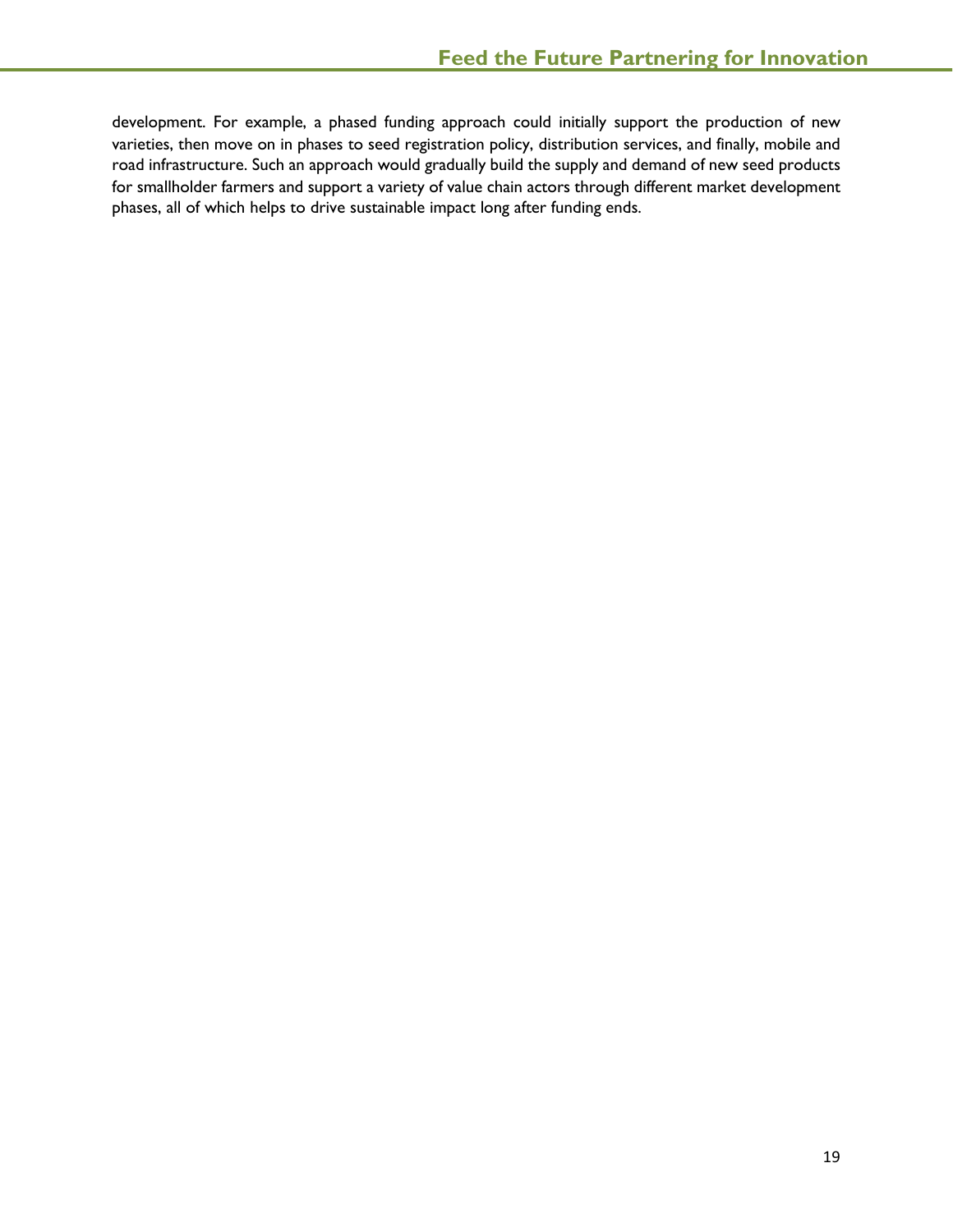# <span id="page-19-0"></span>**KEY RECOMMENDATIONS**

Drawing from these four case studies as well as from a comprehensive literature review and sector-wide expert interviews, the key recommendations discussed below are intended to provide donors with market-tested insights for making strategic investments that ensure smallholder farmers have ongoing access to improved seed varieties.

# *Donors should ensure public-private partnerships are in place before starting the research and development process.*

Research institutions often undertake the lengthy plant breeding process in support of new crop variety development; however, consumer preferences tend to take a back seat to an overwhelming focus on improved traits for pest resistance, drought tolerance, or nutritional content. Both production and marketing needs must be taken in to account before the development process even begins, and the best way to do that is to build formal private sector partnerships from the outset. This creates two-way communication between public and private actors, and provides a clear pathway to commercialization from the start. Donors have the convening power to bring all parties to the table, and can play a crucial role in building lasting public-private relationships. (see *Case Study I: Biofortified Seeds in Central America*).

# *Donors should support seed companies by investing in other actors throughout the value chain to build a sustainable market ecosystem.*

Seed companies are obviously critical actors in the seed value chain, but they rely on an equally important ecosystem of service providers to support their sales to smallholders. Last-mile distribution, logistics, and marketing are especially expensive given smallholders' rural location, and these costs can easily become too expensive for individual companies to cover profitably without operating at sufficient scale and volume. Therefore, in addition to investing in new seed technologies, donors should give equal consideration to other private sector actors, such as distribution companies, logistics providers, and other input suppliers, to accelerate the growth of last-mile distribution and enable market networks to reach sustainable scale to ultimately increase the diversity of business services available to all value chain actors. These investments in stronger business services encourage seed companies to focus their operations on their areas of expertise and lean into their competitive advantage by engaging other actors in the value chain to supply services that would otherwise impact the affordability of their seed products for smallholder customers. (see *Case Study II: Improved Input Distribution in Southern Africa*).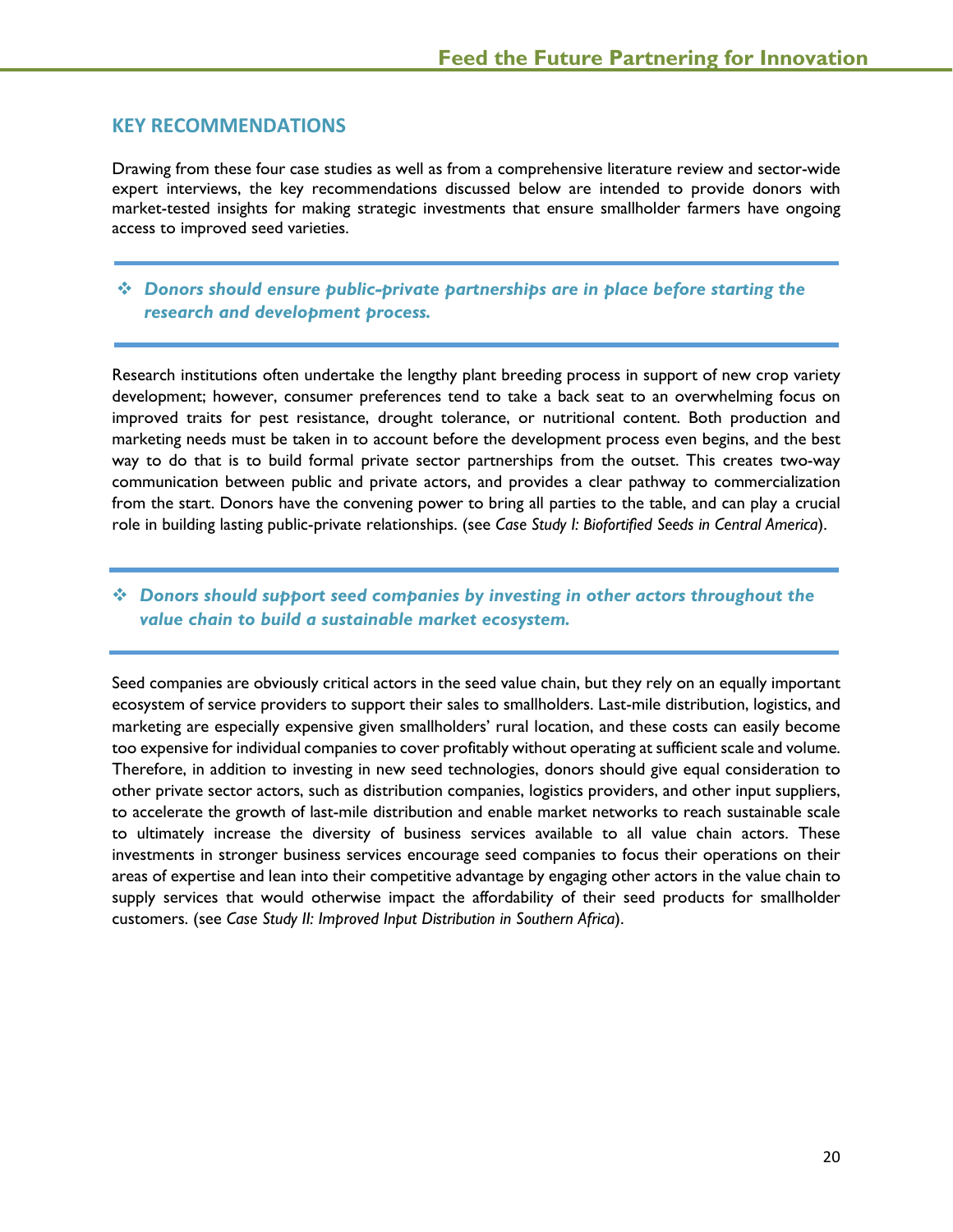# *Donors should explore funding opportunities that support more innovative and sophisticated approaches to marketing and sales for smallholder seed products.*

Seed companies tend to have strong expertise in core business functions around producing, replicating, and packaging seed, and there are key opportunities for them to partner with public research institutions to improve profitability in the seed multiplication process. Where seed companies universally struggle – as do large-scale companies as well – is in executing innovative sales strategies to clearly defined smallholder customer segments. Donors can have a major impact on private sector sales capacity through a variety of pathways: funding for expert marketing consultants for more entrepreneurial seed companies to drive sales innovation sector-wide; partnerships with government agencies and research institutions for broader behavior-change campaigns around the benefits of improved seed varieties; and, facilitation of knowledge transfer through high-level relationships with companies, such as Coca-Cola, Unilever, and Mars, that are global experts in marketing consumer goods. (see *Case Study III: Bundled Seed and Crop Insurance in Southern Africa*).

# *Donors should cultivate more strategic, holistic funding portfolios that support different value chain actors, at different points, and over a longer time horizon.*

Local production conditions, regional seed markets, and national policy contexts vary widely around the world, but large-scale, short-term funding priorities promote a generic approach to seed system development that result in only marginal impact on smallholder access to improved seed varieties. Donors have the financial power to set funding terms that encourage deeper, longer-term system development and the convening power to bring together diverse stakeholders to identify the specific bottlenecks for more targeted seed markets. With this approach, funders can coordinate a phased sequence of funding initiatives over a 10 to 20-year funding period to focus support over time where it is needed most at different points in the market's development. For instance, phased funding could support new variety production followed by seed registration policy, seed distribution services, and finally, mobile and road infrastructure. This phased funding approach would gradually build the supply and demand of new seed products for smallholder farmers and support a variety of value chain actors through different phases of the market's development, as well as help drive sustainable impact long after funding ends. (see *Case Study IV: Maize Aggregation and Milling in Southern Africa*).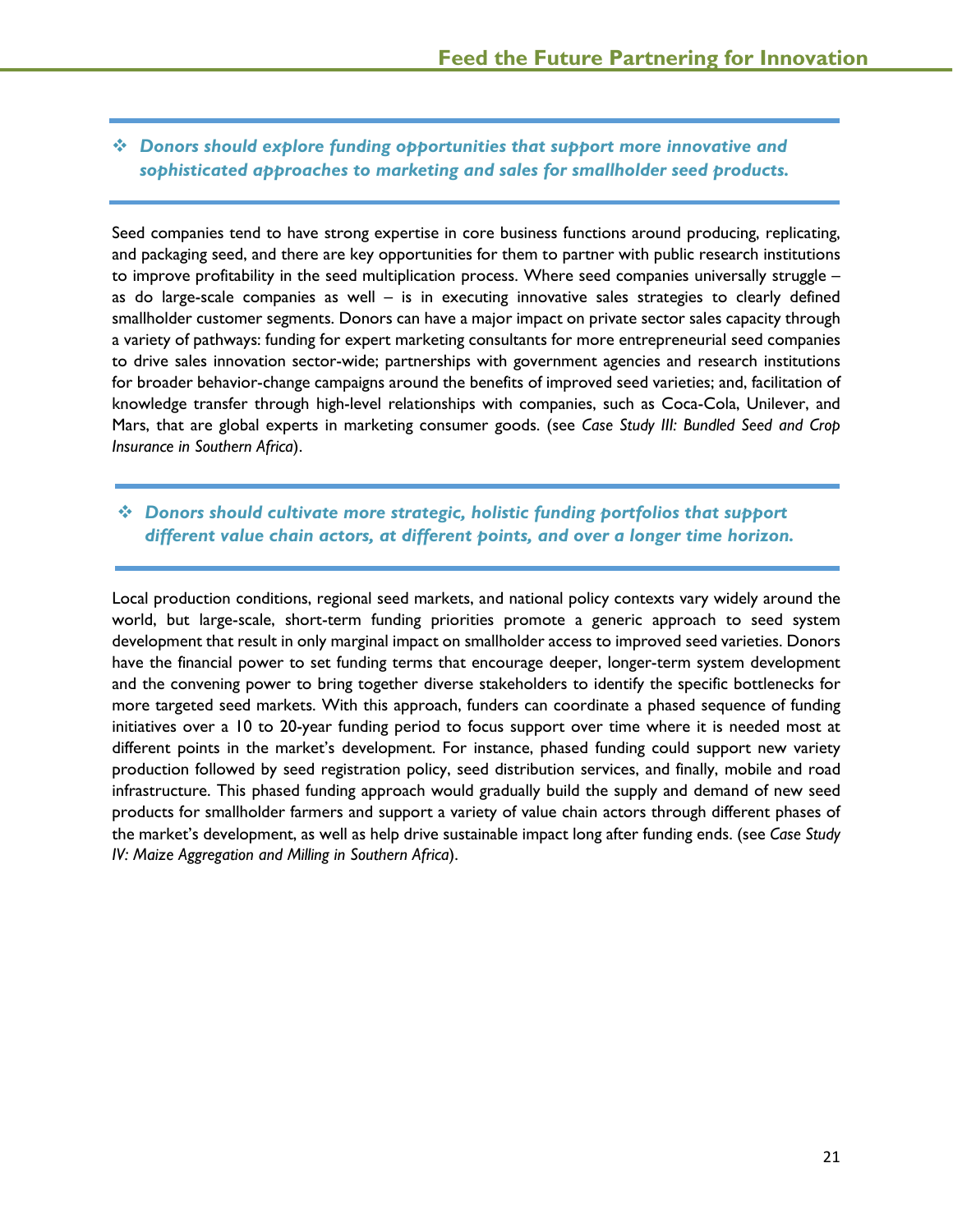# <span id="page-21-0"></span>**CONCLUSION**

There are critical gaps in the seed value chain that increase the risk of market entry and prevent private sector companies around the world from meeting the needs of smallholder farmer customers. Public funding can help decrease this risk and provide a critical bridge to private sector companies that want to bring new seed products to market, but lack the liquid capital or shareholder willingness to invest in licensing new technologies, ensuring high quality seed multiplication, developing distribution infrastructure, driving customer behavior change, or competing in a limited enabling environment.

For these companies, donor funds are critical to moving improved seeds and other high-quality inputs into the hands of smallholder farmers. Funding, however, must be applied strategically over time throughout different points in the seed value chain to a variety of actors, including research institutions, seed companies, infrastructure investors, logistics providers, grain processors. Donors can achieve a more systemic and sustainable impact on smallholder access to new seed technologies by intentionally mapping out investments over a longer period time that both focus on the development and production of new improved seed varieties as well as the deployment of more strategic and innovation distribution and marketing approaches.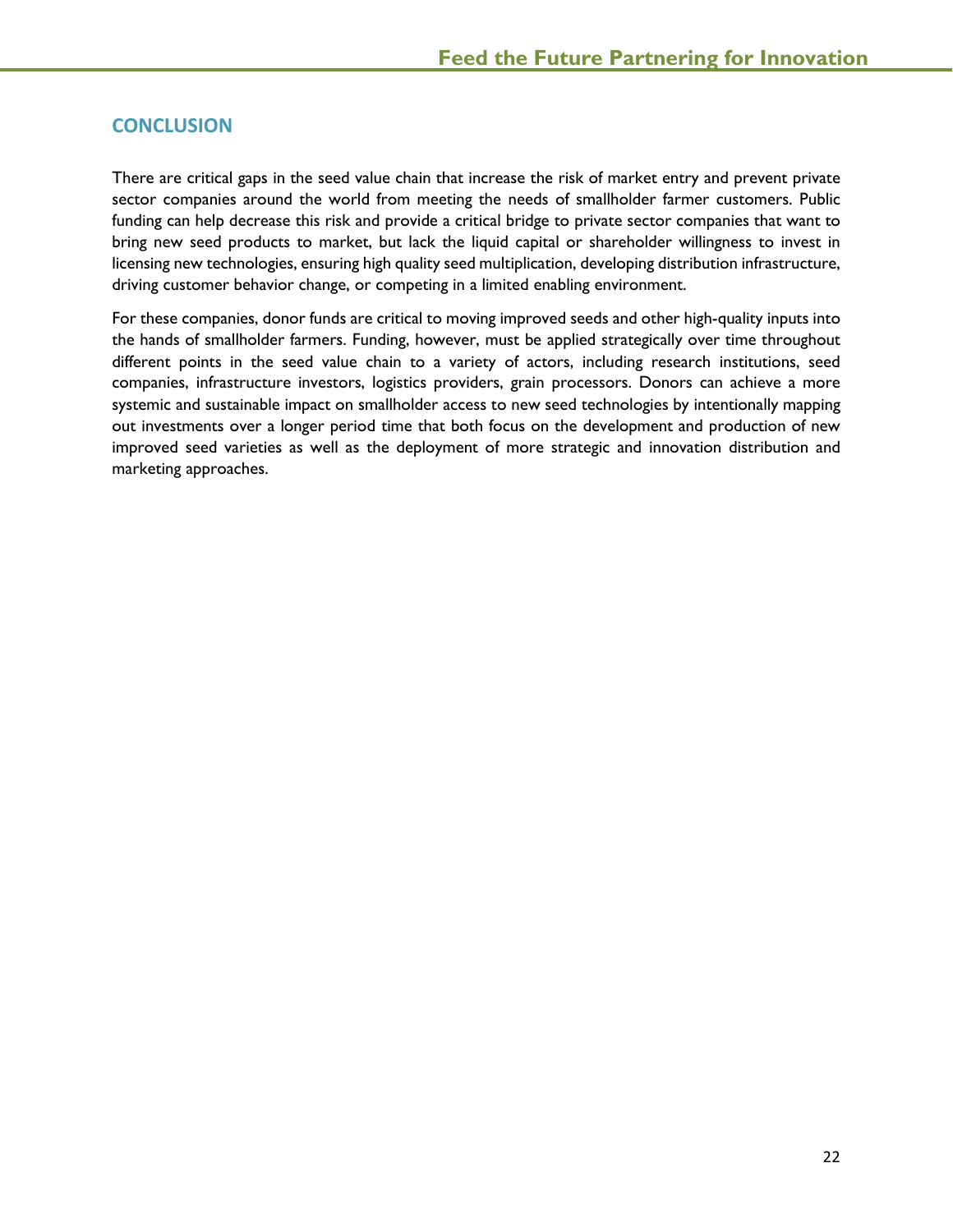# <span id="page-22-0"></span>**ANNEX I: RELEVANT BACKGROUND REFERENCES**

Access to Seeds Foundation. "Access to Seeds Index 2019." 2019.

Banziger, M. et al. "Accelerating the Delivery of Quality Seed from Breeding Investments Made by the Crops to End Hunger Initiative Through Economically Sustainable Seed Systems." Syngenta Foundation for Sustainable Agriculture, 2021.

BMGF, USAID, Monitor Deloitte. "Early Generation Seed Study." 2015.

Boettiger, S. "Scaling Up Technology Adoption Among Poor Farmers: The Case of Seed." 2014.

Boettiger, S. "Crowd-Sourced Lessons About Scaling Seed Systems." Syngenta Foundation for Sustainable Agriculture, 2013.

Boettiger, S. et al. "Integrating Seed Systems: Planning for Scale Brief #3." FTF Partnering for Innovation, 2013.

Fletcher, A. et al. "Ten Simple Rules to Commercialize Scientific Research." 2012.

Feed the Future Partnering for Innovation. "Bringing Seeds to Market." 2016.

Feed the Future Partnering for Innovation. "Success Factors for Commercializing Agricultural Research: Lessons from Feed the Future Partnering for Innovation." 2017.

Feed the Future Partnering for Innovation. "Designing Agricultural Research that Leads to Commercialization: Recommendations for USAID." 2018.

Feed the Future Partnering for Innovation. "Success Factors for Commercializing Agricultural Research: Lessons from Feed the Future Partnering for Innovation - A Companion Guide for the Private Sector." 2018.

GAIN. "Supply Chain Analysis for Nutrition (SCAN)." 2020.

Granger, K. et al. "Commercialization of Agricultural Public Goods: GAIN & HarvestPlus Review." GAIN, 2018.

Hansen, A. et al. "Nutritious Food Foresight: Twelve Ways to Invest in Good Food for Emerging Markets." GAIN, 2019.

INGENAES. "Integrating Gender and Nutrition Within Agricultural Extension Services: PICS Bags in Zambia." 2016.

Jaleta, M. et al. "Smallholder Commercialization: Processes, Determinants, and Impact." ILRI, 2009.

Kirsten, J. "Managing Agricultural Commercialization for Inclusive Growth in Sub-Saharan Africa." Global Development Network, 2013.

Manfre, C. et al. "Assessing How Agricultural Technologies can Change Gender Dynamics and Food Security Outcomes: Part One." USAID, 2017.

McGuire, S. et al. "Seed Systems Smallholder Farmers Use." 2016.